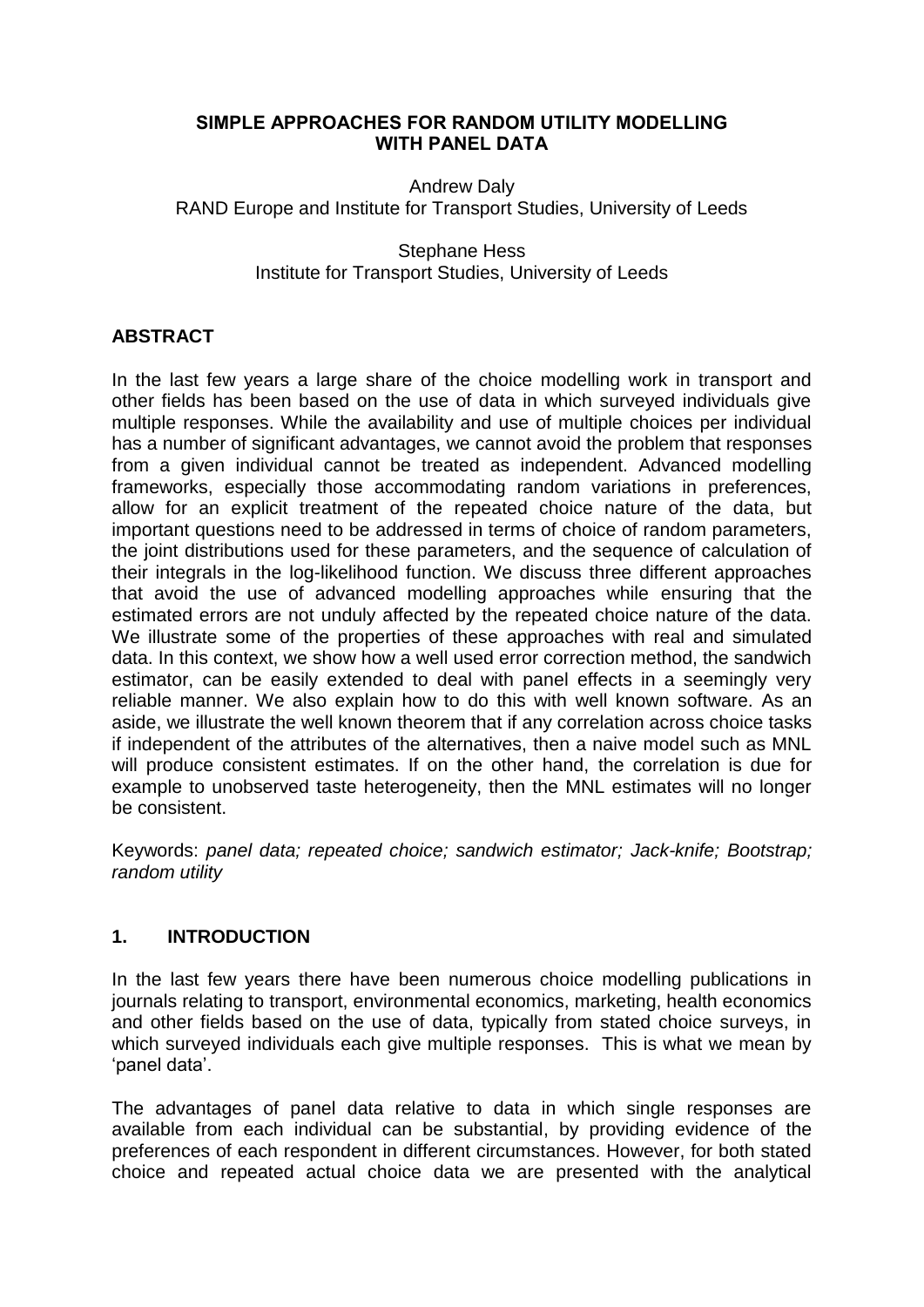complication that responses from the same individual are not "independent", in the way that responses from different individuals would be. It is this latter complication that is the main subject of the current paper. The apparatus that was developed from the early 1970"s onwards to model discrete choice behaviour was based on the assumption of the independence of the observations, so that the kernel of the log likelihood function L could be formulated in the simplest possible way, i.e. as if they were independent:

$$
L = \sum_{n} \log \prod_{t} p_{cnt} = \sum_{nt} \log p_{cnt}
$$
 (1)

where  $p_{cnt}$  is the probability given by the model for the observed choice  $c$  made by individual *n* at choice occasion *t* .

The assumption of independence initially remained thoroughly defensible, since most of the data used in practice contained a single response per respondent, until stated choice data began to be analysed more regularly, starting in the early 1980"s (see e.g. Louviere & Hensher, 1982; Hensher & Louviere, 1983; Kroes *et al*., 1986).

For several years analysts continued to use the methods developed for independent observations to apply to data in which the observations are in fact correlated. Model estimation which is based on this incorrect assumption, i.e. equation (1), is what we mean by 'naïve' estimation.

Naïve estimation is by no means to be discarded from the analyst"s tool-kit. It is relatively simple to show that naïve estimation of a correct model yields consistent estimates of the true parameters (e.g. Liang and Zeger, 1986)<sup>1</sup>. However, it was soon realised by marketing analysts that the information content of N respondents each giving T responses is usually considerably less than that of NT respondents each giving a single response (e.g. Louviere and Woodworth, 1983). More fundamentally, perhaps, equation (1) simply no longer applies, because the probability of a sequence of choices is simply not equal to the product of the individual probabilities if those choices are not independent.

For these reasons the estimates of accuracy given by naïve modelling are incorrect. Soon after this was realised, correction procedures began to be applied, and a number of these methods are discussed in Section 2 of this paper. Some of these methods have not been fully understood and, perhaps for that reason, have not received the attention they merit. Transportation analysts were rather late in realising that corrections were required but by the mid-1990s the Jack-knife procedure began to be used in practical transport studies (Accent and Hague Consulting Group, 1996).

More recently however, there has been a trend to move away from correction approaches, attempting instead to account for aspects of the repeated choice nature of the data during model specification and estimation. The emphasis has been on extending the model to include a description of the precise correlation between

<sup>&</sup>lt;u>.</u>  $1$  This is not the case if the unobserved correlation across choice tasks is not independent of the explanatory variables, e.g. in the presence of unobserved taste heterogeneity, as illustrated in Appendix 1. Appendix 2 shows the application of Liang and Zeger (1986) to binary logit.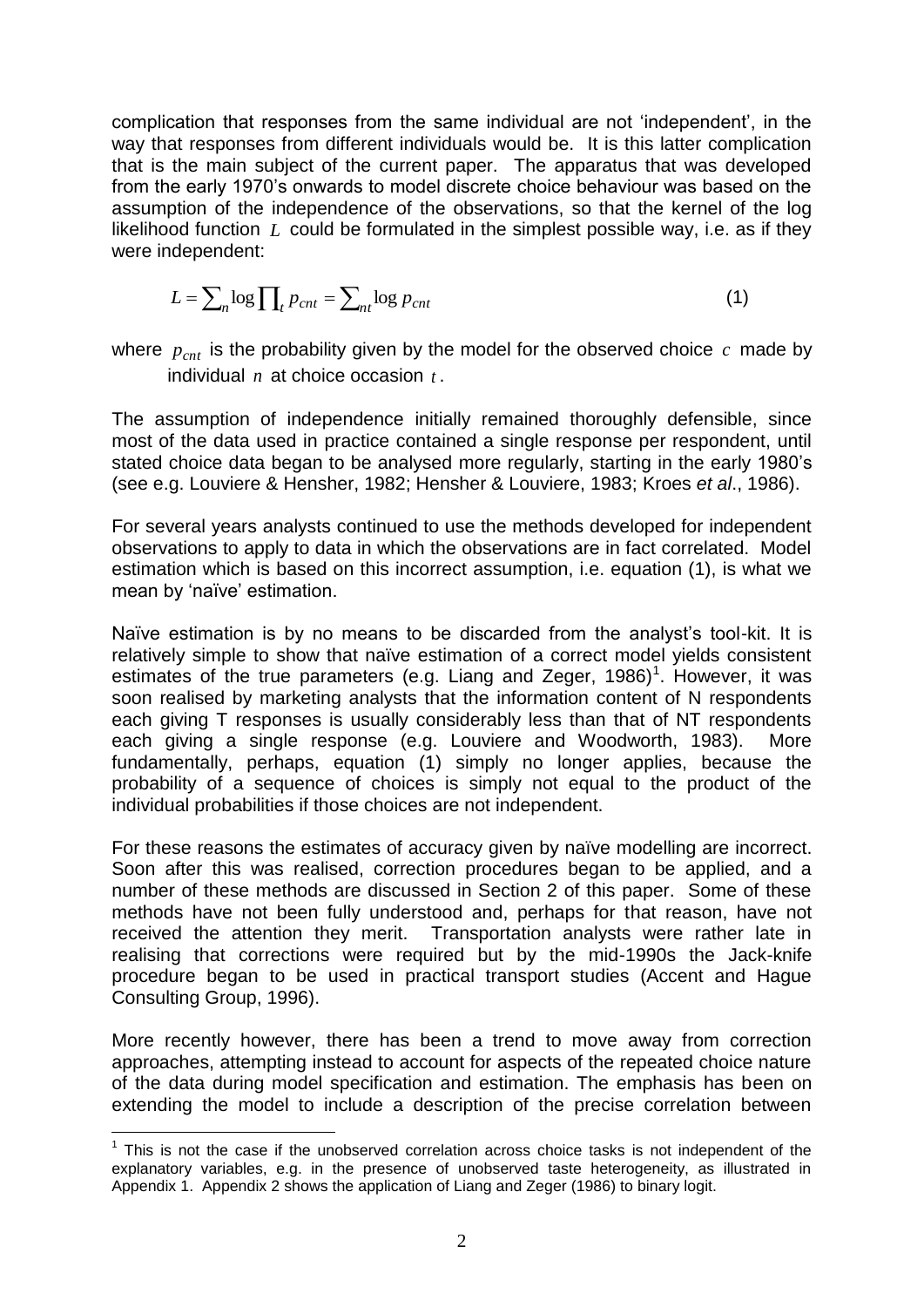observations that undermines the basis of naïve estimation. Crucially however, it is not clear what the correct modelling approach for such data should be. Rather than addressing this question, analysts have made use of models including random factors, and have imposed assumptions on how these random terms vary to incorporate the correlation across choices made by the same individual. While very flexible when used in the right context, these methods also introduce many complexities, which are sometimes unwelcome, and a number of potentially misleading assumptions have been made in past work. Worryingly, the main motivation for advanced specification in at least some studies is seemingly simply to safeguard against the effects of the repeated choice nature on the error structure, but the use of advanced model structures in fact leads to a different set of results that may not in fact be relevant to the main issues of interest to the analyst, as discussed in Section 3.

The aim of this paper is to revisit the issue of how to account for the repeated choice nature of the data when the main emphasis is on obtaining unbiased error measures for the model estimates. We do this by reassessing, in the following section, the two most commonly used correction approaches, the Jack-knife and the Bootstrap, and highlighting a number of issues with their use in this context. We then show how another method commonly used to deal with general model misspecification, namely the sandwich (or "robust") estimator, can be adapted to correct for panel effects. In Section 3, we show the possible pitfalls that can arise when relying on advanced specifications, and highlight a number of past mistakes. Finally, conclusions are drawn in Section 4 for appropriate practice.

# **2. SIMPLE CORRECTION APPROACHES**

The basic concept of the methods discussed in this section is that they retain the naïve estimation model (1) but correct the results *a posteriori*. The main emphasis is therefore on correcting error measures, which are clearly biased, rather than on improving parameter estimates. The simplest correction method is due to Louviere and Woodworth (1983), who appear to have been the first to recognise that a problem existed. They implemented a very simple correction of increasing the standard errors estimated by the naïve model by a factor of  $\sqrt{T}$ . The basis for this correction was that the apparent amount of information in the data was increased by a factor of T, relative to a data set with one observation per individual, when T responses were collected per individual. Multiplying the error by  $\sqrt{T}$  would then give a conservative estimate of the true strength of their findings.

More recent work along these lines has focussed on two more sophisticated techniques, namely the two standard statistical re-sampling techniques known as the Jack-knife and the Bootstrap procedures. Section 2.1 revisits these two techniques and discusses their application to the specific case of panel data. Both methods have a number of shortcomings in the present context that are highlighted in this discussion. Section 2.2 then puts forward an alternative but seemingly rarely used method, namely a simple extension of the well known "sandwich" estimator to the case of panel data. Finally, Section 2.3 presents the findings of an empirical analysis comparing the three different correction approaches.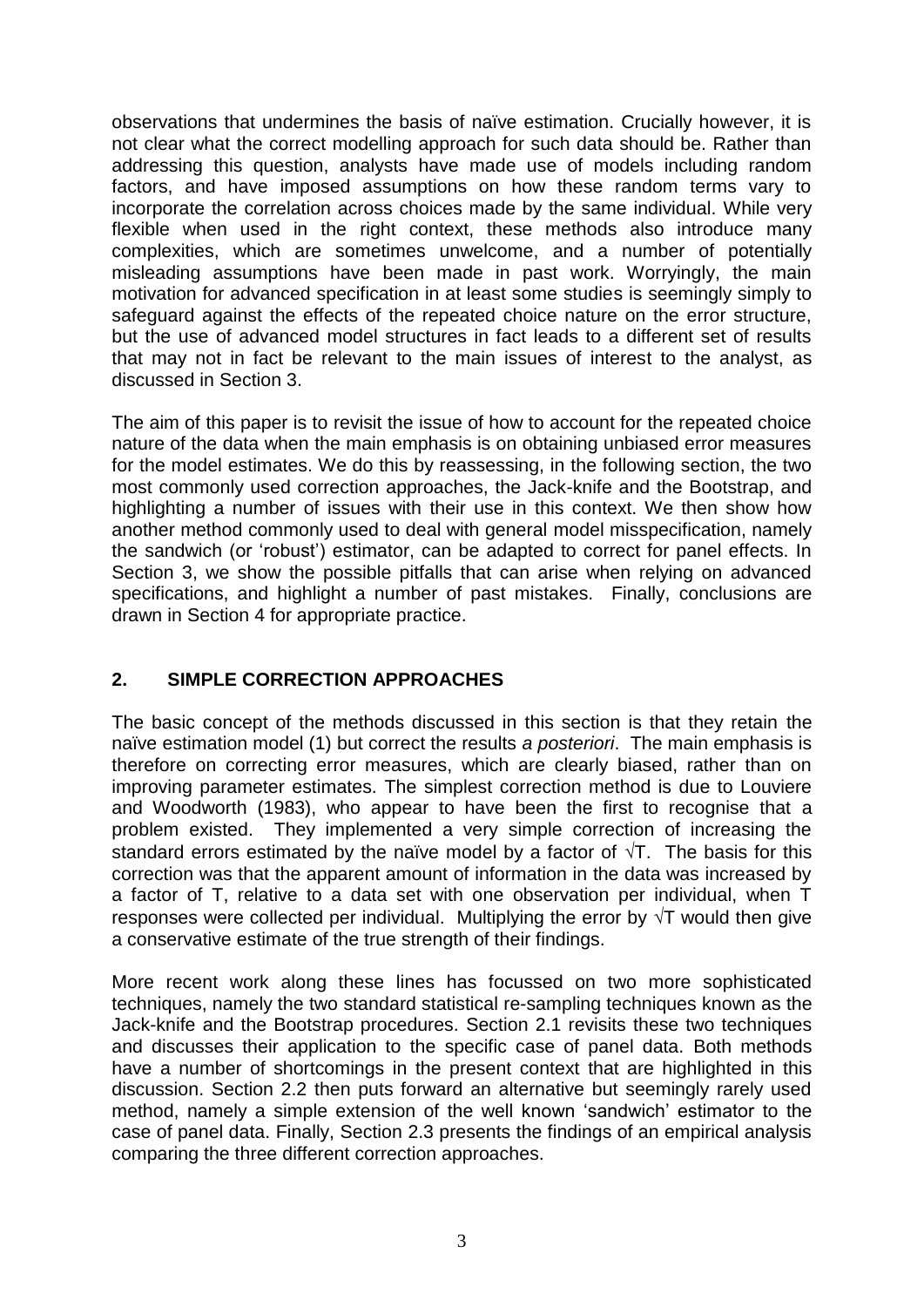With any of the three approaches, it is recognised that the true log likelihood function is not of the form of equation (1) but rather

$$
L = \sum_{n} \log p_{\{c\}n} \tag{2}
$$

where  $p_{\{c\}n}$  is the probability given by the model for the observed *sequence* of choices  $\{c\}$  made by individual  $n$ .

The issue is that the two equations (1) and (2) are equivalent only when we can write

$$
p_{\{c\}n} = \prod_{t} p_{cnt} \tag{3}
$$

and this is true in general only when the successive choices *t* are independent for the individuals. If there is an issue that there may be dependence between the choices made by an individual, correct analysis would require the use of equation (2) rather than equation (1).

In the context of the correction methods discussed in this section, estimates are made using the theoretically incorrect equation (1), which can be acceptable because we know the maximum likelihood coefficient estimators for that model to be consistent for the true coefficients if and only if model (2) is the true model (e.g. Liang and Zeger, 1986, see Appendix 2; see also Hess and Train, 2010). Thus any unexplained variance across choice tasks must not be a function of the explanatory variables. However, the error estimators from the naïve model (1) are by no means consistent for the true coefficients and the main objective of the correction procedures is to get better estimates of these errors.

## **2.1 'Re-sampling' methods**

Errors arise in estimating the coefficients in a choice model because the data that is used is a sample from the total population that the model is to represent. If the estimation is consistent, i.e. its limit as the data set increases is the correct answer, the estimation error is then exactly how much the coefficient estimates vary around the true value when the sample changes. The idea of re-sampling methods is to measure the variation of the estimates as we change the data.

We need to generate data sets 'like' the data set we have, but of course we do not have any further data. The re-sampling procedures offer varying methods of "generating" new data sets, closely resembling the existing data, but varying enough to let us measure the variation in the estimates. The basic idea is to use the existing data to generate a "new" data set, estimate a model on the new data and repeat this process sufficiently to make reasonable estimates of the variation of the coefficients.

The two most frequently used methods of re-sampling are the "Bootstrap" and the "Jack-knife". Both are well-known statistical techniques, but in the present context there are specific issues. In particular, because the true model is (2), not (1) and to ensure that the new data is "like" the original data, it is necessary to formulate the resampling in terms of the  $N$  respondents, not the  $NT$  total responses. The logic is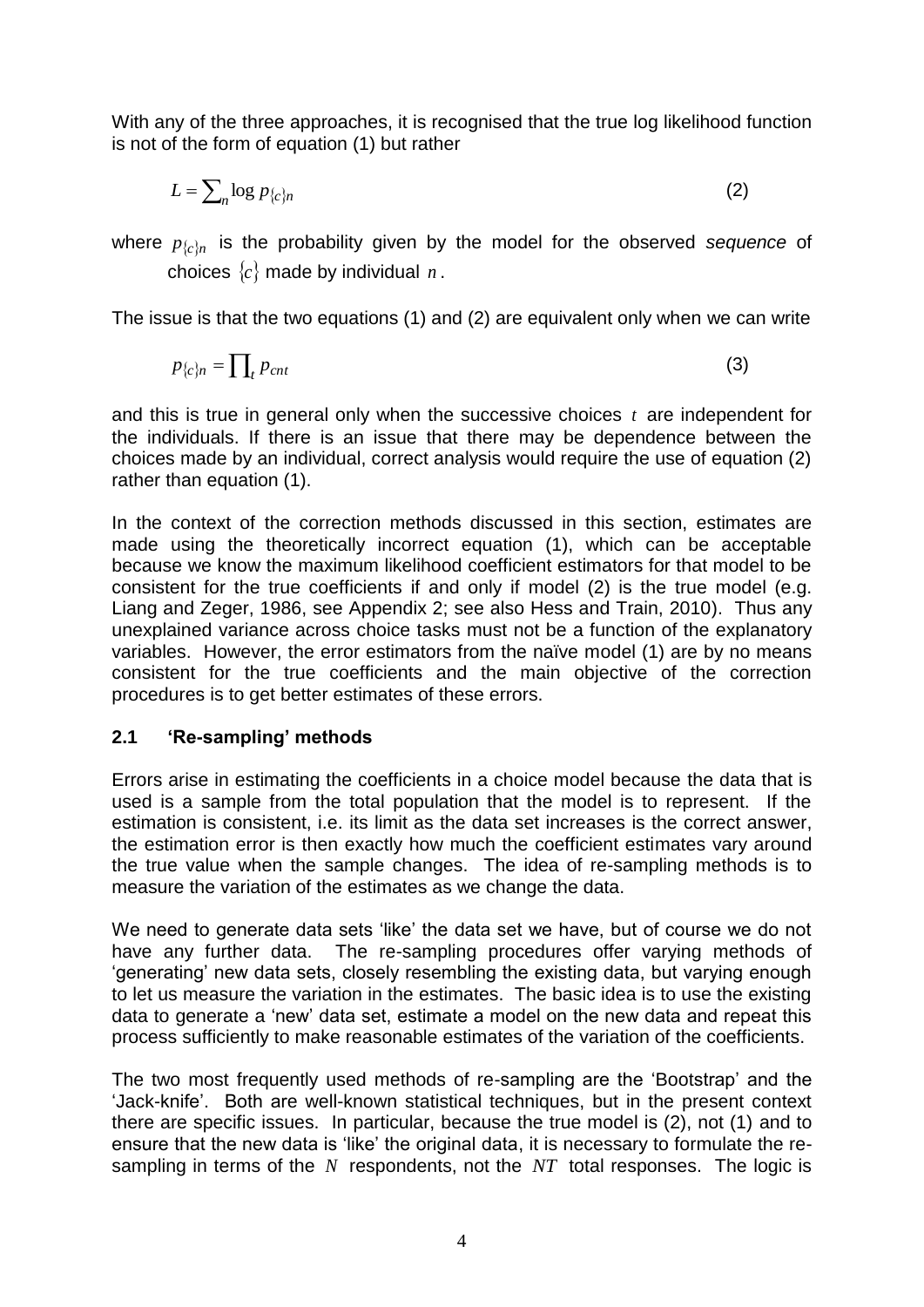thus that (2) is the true model: because of the fortunate consistency result quoted above we can estimate the parameters using model (1) but for estimation of the errors we must conduct the re-sampling on the basis of respondents in order to pick up the specific misspecification that (1) omits the panel effect.

The two methods are discussed in detail for this context of repeated stated choice by Cirillo *et al*. (2000), who indicate a slight preference for the Jack-knife, but other experience (e.g. Ortúzar *et al.*, 2000; Daly *et al*., 2008) calls this into question.

#### 2.1.1 The Jack-knife

The Jack-knife is a method for eliminating bias and estimating the accuracy of parameters estimated in a model that may not be correct. An overview is given, for example, by Miller (1974). The Jack-knife corrects bias by eliminating the bias component proportional to  $1/N$ . Whether such bias exists in naïve estimates from panel data is not entirely clear, so that the main function of the Jack-knife in this context is to give an improved estimate of the accuracy of estimation.

In practice, the Jack-knife operates by repeatedly removing a small number of *different* observations from the data. Runs are made until every observation has been removed once. In some cases the number removed on each run is 1, but in applications with substantial numbers of observations, this is usually considered too time-consuming and  $N/K$  observations are removed, with  $K$  of the order of 20 or 30. This implies that *K* runs are required.

For data with repeated observations it is necessary to consider an "observation" to be all the choices made by an individual, i.e. as in the correct model of equation (2), not treating these choices as independent as in equation (1). That is, we need to remove entire respondents, rather than removing just some of their responses.

Once the runs are made the parameters can be estimated by

$$
\hat{\beta} = K\beta - \frac{K-1}{K} \sum_{k} \beta_{(k)}
$$
\n(4)

where  $\beta$  is the naïve estimate and

 $\beta_{(k)}$  is the estimate made on the  $\,k^{\,\mathrm{th}}$  Jack-knife run.

Component *ij* of the error covariance matrix can be estimated as

$$
\sigma_{ij}^{JK} = \frac{K-1}{K} \sum_{k} \left( \beta_{i,(k)} - \overline{\beta_i} \right) \left( \beta_{j,(k)} - \overline{\beta_j} \right)
$$
\n(5)

where  $\overline{\beta}_j = \sum_k \beta_{j,(k)}/K$  and  $\beta_{j,(k)}$  is the  $j$ <sup>th</sup> component of  $\beta$  estimated on the  $k$  <sup>th</sup> Jack-knife run.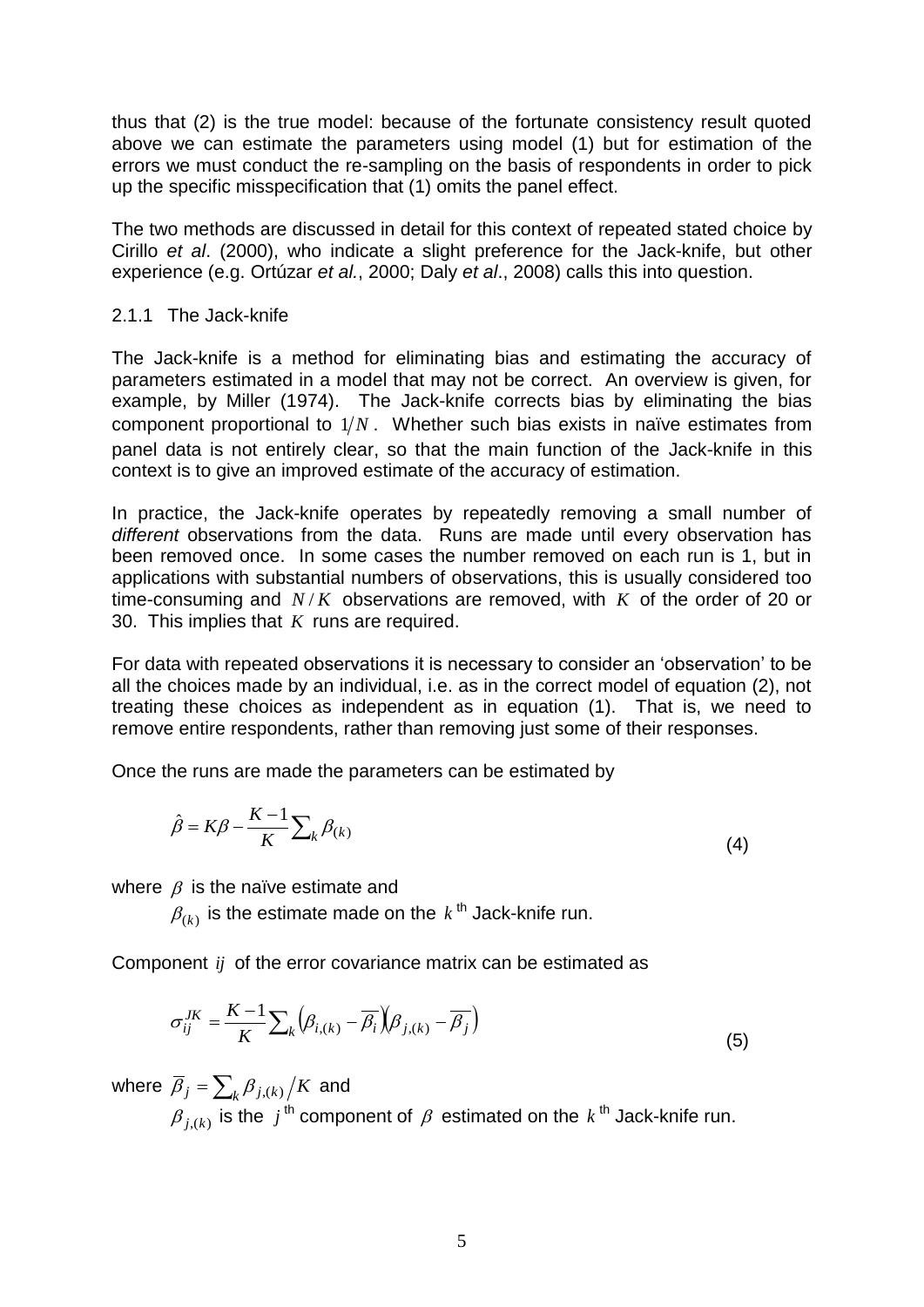The difficulty that has been encountered in practice is that substantially different results can be obtained for different values of  $K$  and there may also be variation when different sampling procedures are adopted, as described below. To get round this point, some analysts have proposed working with  $K = N$  (see Miller 1974), but, as noted above, this is frequently computationally infeasible when *N* is large and does not entirely escape from the suggestion of an arbitrary choice.

## 2.1.2 The Bootstrap

The Bootstrap is another re-sampling technique, related to but distinct from the Jackknife (Efron 1981), which can also be used to obtain estimates of the true accuracy of estimation of the parameters. Unlike the Jack-knife, it is not often used to obtain improved parameter estimates, although it can be used in that way (Efron and Tibshirani, 1993).

The Bootstrap operates by sampling *N* observations from the original sample, *with replacement*. In consequence, some observations will be sampled multiple times, while others will be omitted from the Bootstrap sample. The process is repeated a number of times and the covariance matrix of the parameter estimates is calculated as the covariance of the parameters over the Bootstrap samples.

The number of Bootstrap samples may be chosen by the analyst. In distinction to the Jack-knife, Bootstrap runs that have already been made may be used to contribute to further estimates<sup>2</sup>. For this reason, the results tend to converge to a final average value, so that an impression may be obtained of the stability of the estimates.

The concept on which the Bootstrap is based is that, if the original data is a representative sample from the population being studied, then the Bootstrap samples also resemble samples that might be drawn if the sampling were done again. Intuitively, for that reason they give the sampling variance that may be expected.

# **2.2 Sandwich estimator**

An alternative approach to dealing with the issue of bias in the estimation errors is to calculate the errors using the robust or "sandwich" estimator. The sandwich estimator, sometimes ascribed to Godambe (1960), Huber (1967), or White (1982), is defined by

$$
S = (-H)^{-1} B(-H)^{-1}
$$
 (6)

where  $H$  is the Hessian matrix, i.e. the matrix of second derivatives of the log likelihood function with respect to the model parameters to be estimated; and

<sup>&</sup>lt;u>.</u>  $2$  In other words, if an analyst had results for 20 Jack-knife and Bootstrap samples and wanted to instead make use of 30 samples, he or she would have to do a Jack-knife run with 30 new samples, but could simply complement the 20 Bootstrap samples with 10 additional samples.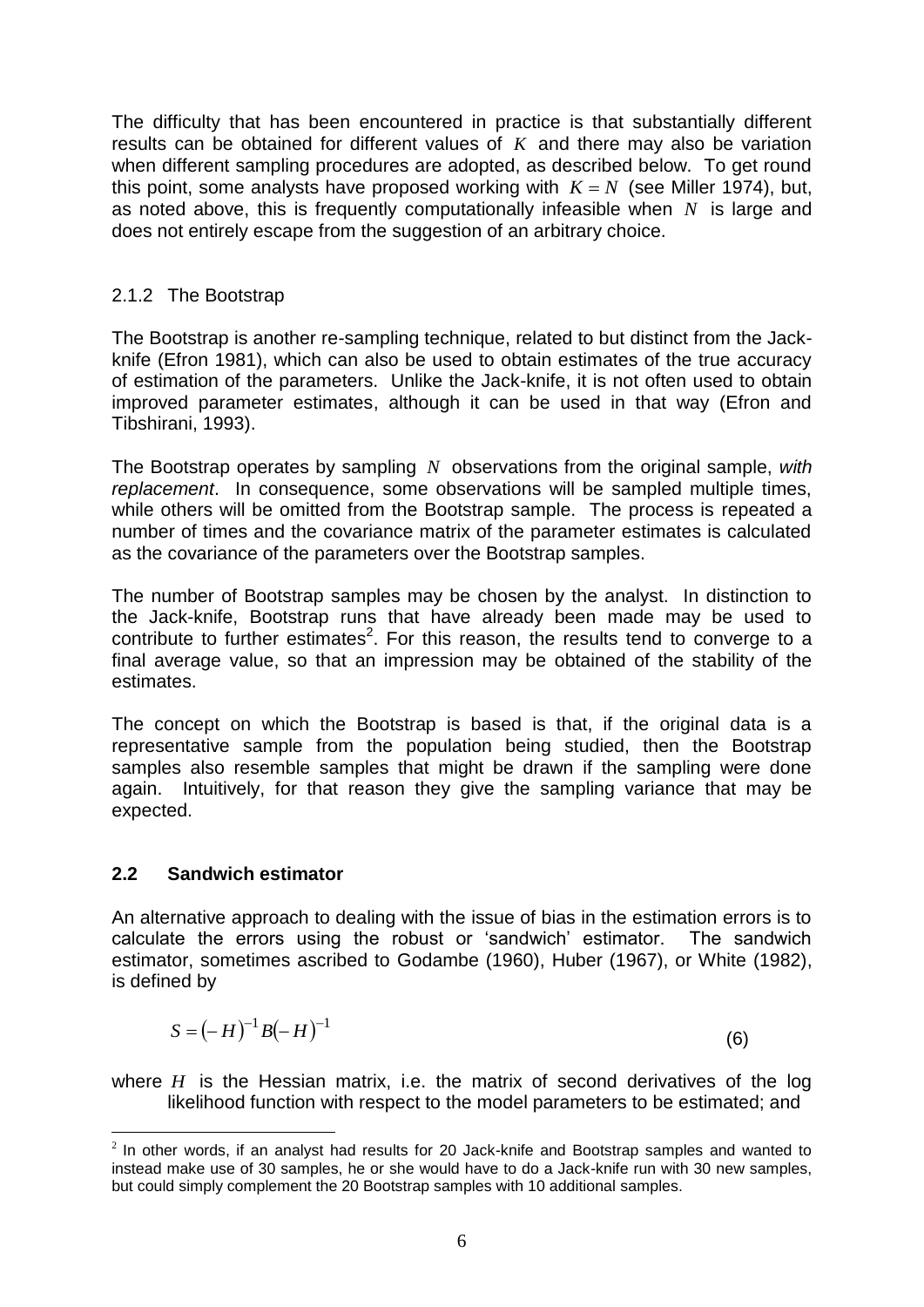*B* is the Berndt-Hall-Hall-Hausman (BHHH, 1974) matrix, defined as the matrix which has in cell *jk* the value

$$
B_{jk} = \sum_{n} L_{jn} L_{kn} \tag{7}
$$

where  $L_{jn}$  is the derivative with respect to model parameter j of the contribution to the log likelihood function from observation *n* .

At the optimum value of the parameters, the average value of the first derivatives is zero and *B* becomes the covariance matrix of the scores (first derivatives for each observation), calculated over the observations on which the likelihood is calculated. The matrix  $B$  is identifiable as the information matrix and, when the model is correctly defined the values of  $B$  and  $(-H)$  are equal at the optimum, so that  $S$ reduces to  $(-H)^{-1}$ . For a correctly specified model the maximum likelihood estimate of the model parameters can reasonably be taken to be distributed around the correct value with covariance matrix  $(-H)^{-1}/N$ , where N is the number of observations and *H* is calculated from the estimation sample. However, in the present context we need to consider the impact of model misspecifications and in such cases we can no longer consider  $(-H)$  to be an approximation of  $B$ .

The sandwich matrix can be used more generally to give the estimation errors in a model when the model is not correctly defined in some respects. The reasoning on which the use of the sandwich matrix is based (e.g. Froot, 1989; Greene, 2008) applies when the estimate of a parameter vector is based on the maximisation of the expectation over N observations of some criterion. Then, under quite general conditions, the estimate of that parameter is distributed around the true value with covariance matrix *S* / *N* . This means that, even if the criterion on which the estimation is based is not a true maximum likelihood function, or is the maximum likelihood function for a related problem, the sandwich matrix gives a good estimate of the error distribution of the estimate around the true maximiser of the criterion. The error assessed by S will be larger than the error assessed by the information matrix, because the latter forms the Cramér-Rao lower bound. Liang and Zeger (1986), for example, show explicitly that the sandwich matrix gives the error in estimates made by the naïve method for a model of panel data.

To be clear, when there is no modelled retention of information between observations, the contribution of an observation to the first and second derivatives of the likelihood function will be the same whether the data is considered as a panel or not. That is, *H* will not be different. However, although the first derivative components used in calculating  $B$  are the same, the calculation procedure for  $S$  is different for the panel case and the non-panel cases, because the specification of an "observation" is different. Indeed, the errors *should* be different, as the information content in the panel case is less than if we make the naïve assumption that the observations are independent.

Specifically, if we treat the data as being panel observations, we make the calculation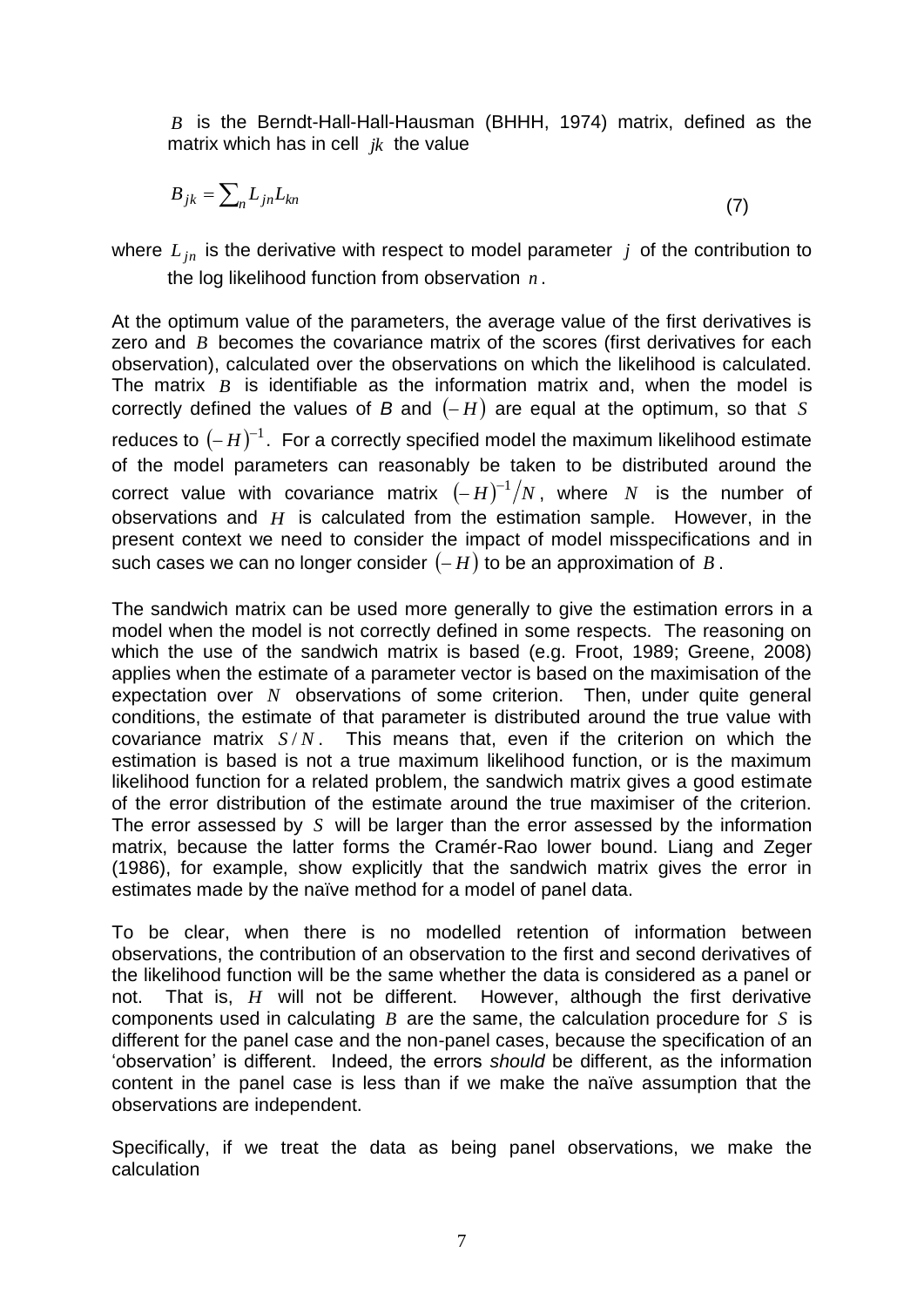$$
B_{jk} = \sum_{n} L_{jn} L_{kn} = \sum_{n} \left( \sum_{t} L_{jnt} \right) \left( \sum_{t} L_{knt} \right)
$$
\n(8)

whereas, if we treat panel data as being independent, the calculation is

$$
B_{jk} = \sum_{n} \sum_{t} L_{jnt} L_{knt} \tag{9}
$$

which is clearly different and will typically give a matrix ( *B* and hence *S* ) with larger components on the diagonal, so that inverting the matrix will (incorrectly) indicate smaller estimation errors. Intuitively, the correct calculation (8) gives the betweenindividual covariance matrix of the scores, whereas the incorrect calculation (9) also includes the within-individual covariance.

It may be noted that the calculations above do not imply any specific form of model. In particular, it is not necessary for the calculation that there should actually be any *modelled* correlation between the choices made by an individual respondent. The BHHH matrix differs between panel and non-panel calculation independently of the form of the model.

This is in contrast to the calculation of the derivatives, because if the *model* represents no correlation between the choices made by an individual, the calculation of the choice probability satisfies equation (1) and we can write the overall loglikelihood as

$$
L = \sum_{n} \sum_{t} \log(p_{nt}) = \sum_{n} \sum_{t} L_{nt} \tag{10}
$$

This simple summation survives differentiation, so that, unless correlation is modelled, the first and second derivatives of the model are independent of whether or not a panel effect actually exists. Thus the BHHH matrix and the Hessian differ as a function of the panel nature of the data, quite apart from any other specification issues.

The sandwich estimator is used in several discrete choice software packages with a view to correcting for general model misspecification. In the context of the analysis of panel data, the primary interest in the sandwich matrix is to calculate the potential downwards bias in the standard errors caused by not accounting for the repeated choice nature of the data. In order to apply this calculation correctly, it is necessary to use the proper formulation (2) of the likelihood function in which the probability for each individual of the observed *sequence of choices* is used. When a model is used that represents between-individual variation explicitly, e.g. a mixed logit model using integration at the respondent rather than observation level (cf. Revelt & Train, 1997), this would be the natural approach. However, if the analyst wishes to use the sandwich estimator to correct for panel effects, the sequence of choices must similarly be considered even for models such as MNL where there is *no* modelled retention of information between the choices for an individual.

Although not explicitly stated as a *feature*, it is possible to undertake such an approach with two of the most widely used packages, namely Biogeme (Bierlaire, 2008) and NLogit (Econometric Software, 2007). In Biogeme, it is sufficient for the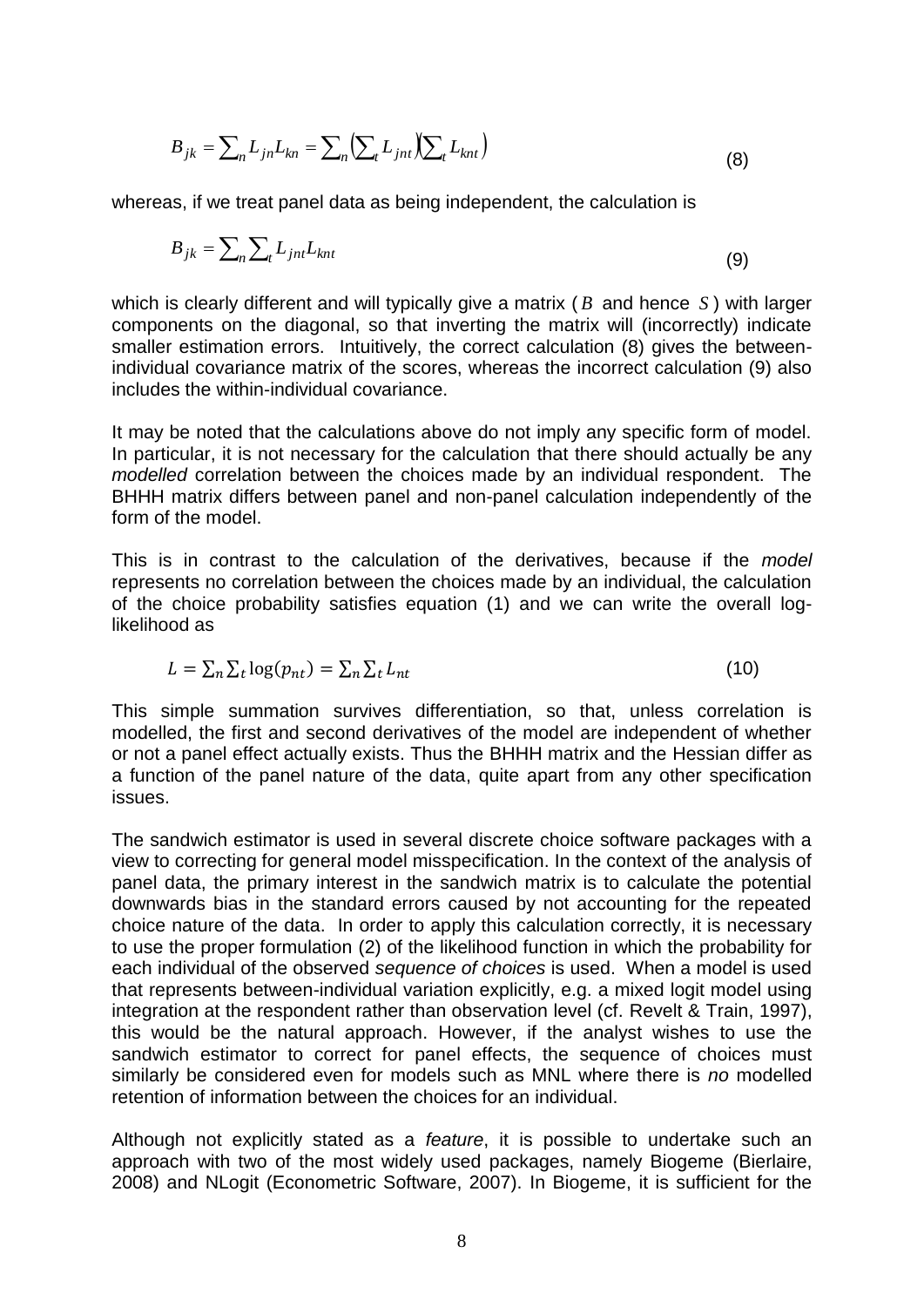analyst to specify a [PanelData] section in the model file, containing only the variable identifying individual respondents. The software will respond with an *error* message stating "*Warning: No random parameter capturing panel effect have been selected*", but the correct specification will be in fact be used. In NLogit, the analyst needs to use the *pds* command but needs to additionally specify a *fake* random term to *trick* the software into using the panel specification – here, an error component with fixed zero mean and standard deviations will suffice, and only a single draw needs to be specified for estimation.

Before moving on, it is important in this discussion to take note of the point made by Freedman (2006): "On the other hand, if the model is seriously in error, the sandwich may help on the variance side, but the parameters estimated by the MLE are likely to be meaningless..". In other words, we have to convince ourselves that the estimator for which the sandwich is defined is in fact a good estimator for the problem to which it is being applied. Specifically, it is required that the expected scores for the erroneous model are zero when calculated at the true values of the parameters. If that condition is satisfied, then the estimate derived from the erroneous model is distributed around the true value with covariance matrix  $S/N$ .

As we have noted, an estimator of the naïve model (1) is a consistent estimator of the model (2). This implies, of course, that Freedman"s point does not apply. Here, a brief empirical analysis in Appendix 1 illustrates this concept, i.e. that a misspecification involving only correlation of the errors does not affect the naïve estimation. On the other hand, if there is, for example, heteroskedasticity (e.g. in the form of unmeasured taste heterogeneity across respondents) in the data then issue is not whether equation (2) can be replaced by equation (1), but whether equation (2) is itself correct. This point is also illustrated in Appendix 1, where it is shown that an error caused by not modelling random taste heterogeneity leads to erroneous estimates, irrespective of the panel effect.

In the present context we also need to take account of the fact that simulation methods will often be used to estimate models for panel data. Train (2003) discusses the impact of the use of maximum simulated likelihood on error estimates and concludes that the noise and bias introduced by simulation reduce towards zero as the number of observations and the simulation accuracy (number of draws) increase. For practical purposes we do not consider that these issues affect the use of the sandwich estimator.

In summary, the sandwich estimator is a very useful means of more accurately assessing the error introduced by using an imperfect model. However, it assesses sampling error, not bias, and this needs to be recognised in its use. However, the main interest in the context of the present paper is in correcting the standard errors in models that do not accommodate the panel nature of the data, where we believe it to be very useful, when it has so far been primarily used with a view to correcting for more general misspecification. In this context, the application of the sandwich estimator with and without accounting for the panel nature of the data may give some insight into the relative importance of the panel and other mis-specifications.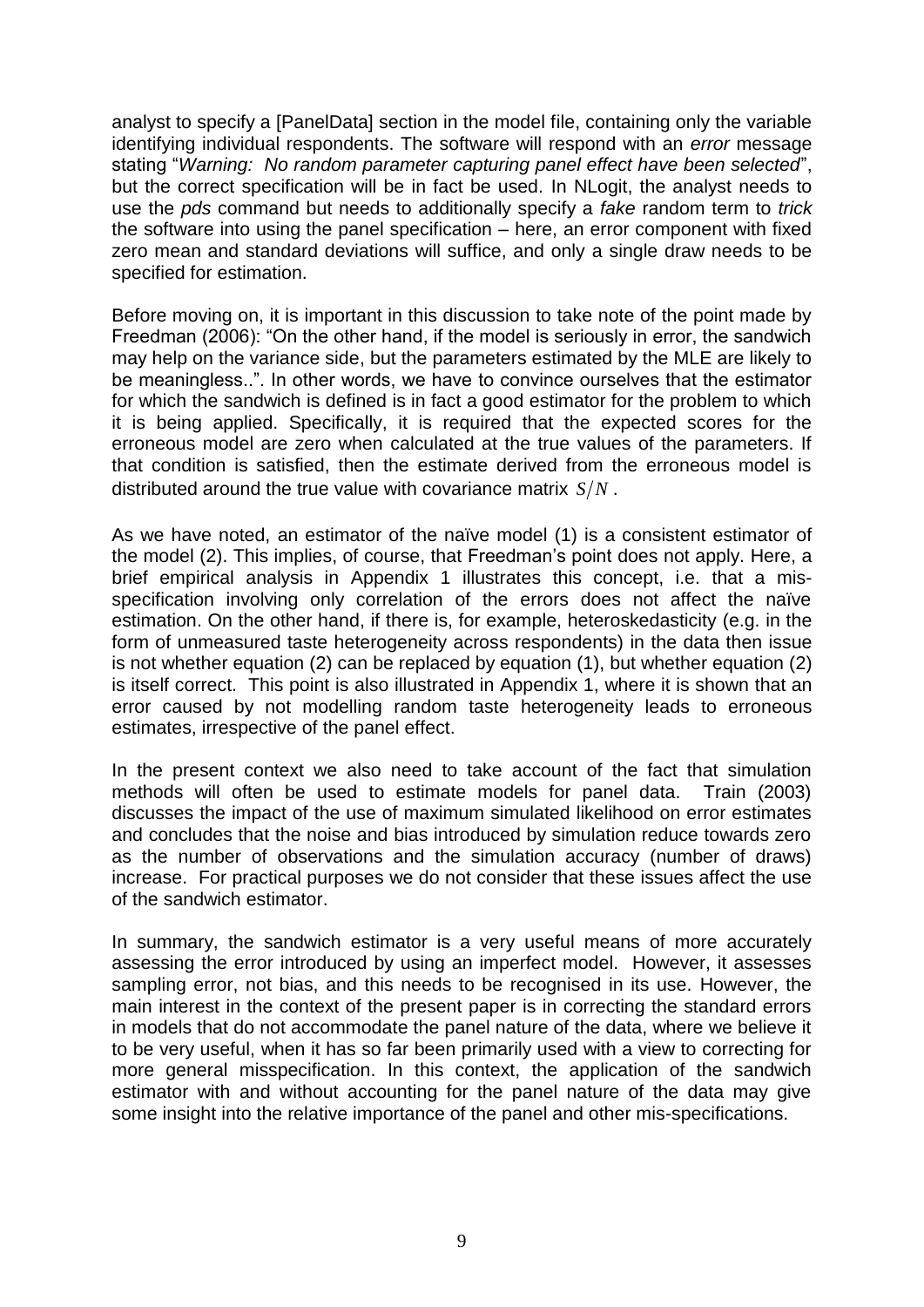## **2.3 Tests of the correction procedures**

To illustrate the impact of these correction procedures, tests were made using two convenient data sets, both based on Stated Choice exercises.

#### 2.3.1 First data set

The first data set used for these analyses was collected in Denmark to support the estimation of national values of travel time. The data contained 13,408 responses from 1,677 individuals travelling for private purposes, with up to 8 responses from any one individual. Each response gave a preference for either the *fast* alternative or the *cheap* alternative.

#### *Jack-knife and Bootstrap estimators on full sample*

As a first step, we made use of the Jack-knife (JK) and Bootstrap estimators on the full sample. Two series of JK runs were made, making 5, 10, 15, 20, 25, 30, 35, 40, 45 and 50 re-samples from the respondents. These runs analysed a simple model with three estimated parameters (time, cost, and a constant for the *fast* alternative), all of which were well estimated, with t ratios in the naïve model of –22.2 for the travel cost coefficient, –22.5 for the travel time coefficient, and –21.6 for the constant for the fast alternative. consistently over 20. The JK runs indicated that the bias in the parameters was in the range 0.03% to 0.3% and that the bias was to overstate the importance of the parameters. While the bias was small, it was typically at least as large as the variation of the parameter estimates over the JK runs.

The results for error estimates are shown in Figure 1, which gives the t ratios for the three coefficients over the series of runs. Additionally the geometric mean (GM) of the t ratios is presented, giving a summary statistic for the variability between runs. Compared with the naïve run, which had a GM for the t ratios of –22.1, for the same data, the GM indicates an average decrease in absolute t ratio of around 35%.

Both series showed considerable variation, but in the second series variation was reduced as the number of samples increased. For example, the coefficient of variation in the GM statistic was 7.3% in the first series and 10.7% in the second series; however, if runs 5, 10 and 15 were omitted, the variation was 8.2% and 8.6%. Thus a reduction in variation as the number of runs increases appears to be a random effect.

A further two series of runs (omitting the samples of 5, 10 and 15) confirmed that the reduction in t ratio averaged around 33%, while the variation across the runs was slightly less, giving an overall average of 7.4%.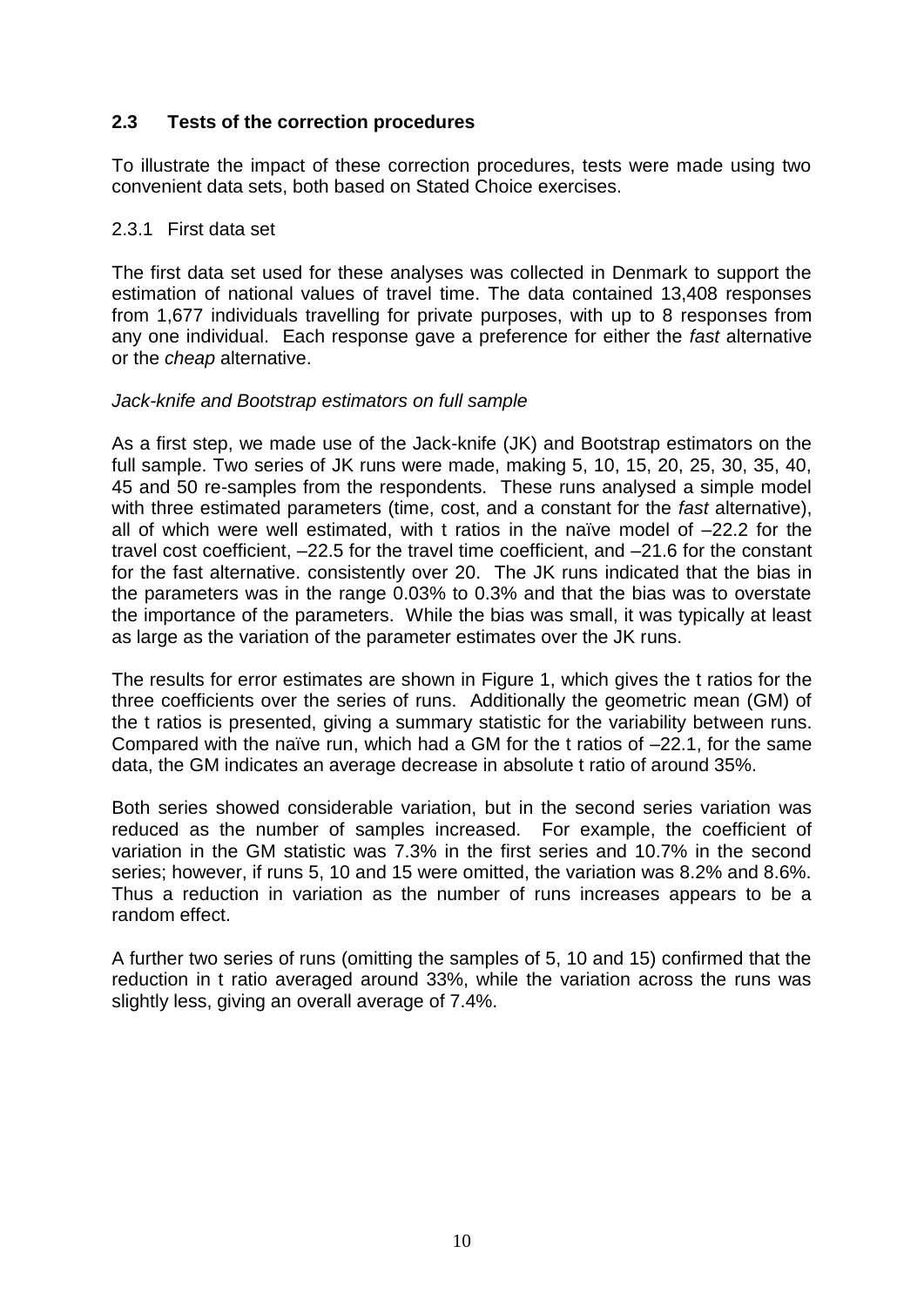

## **Figure 1: Jack-knife results on full sample of Danish data**

Figure 2 shows corresponding Bootstrap results. Here we see that after initial high estimates of the t ratio there is apparent convergence. The reduction in t ratio (omitting runs 5, 10 and 15) is 37.0% and the variation between runs is 3.2%. A further series of BS runs (omitting runs 5, 10 and 15; this series is not shown) gave average BS estimates of 35.8% reduction in t ratio and 4.8% variation between runs.

Compared with the JK it seems that the correction to errors is similar, but that the BS gives an estimate that is more stable over the different numbers of runs and therefore more reliable. Moreover, the JK does not seem to be stable even with 50 samples, which is a considerably higher number than seems to be used in practice: Daly *et al*. (2008) use 30 samples, for example.



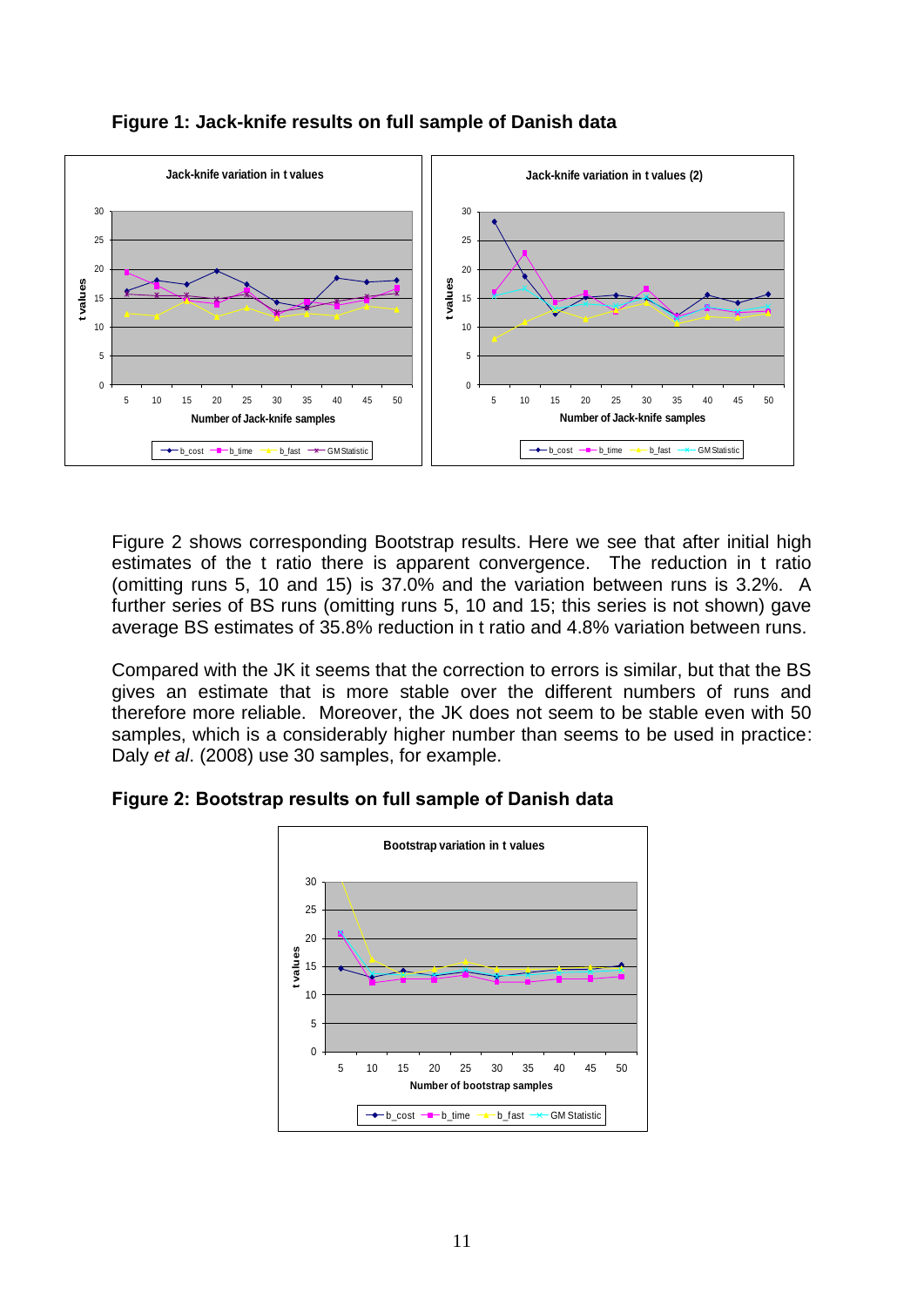## *Sandwich matrix for full data set*

The impact of the sandwich matrix is illustrated in Table 1. The runs to be made here are of a naïve model and the optimum value of the coefficients is always the same. However, different error measures are obtained by considering:

- whether the data is treated as panel data or as independent observations;
- whether we use an exact calculation of the second derivatives or the BHHH approximation;
- whether we use the classical estimation of error or the "robust" sandwich estimator discussed in this section.

The BHHH calculations do not vary between classic and robust procedures. That is, columns 3 and 4 are the same, as are 7 and 8. This follows from the form of the robust (sandwich) estimator, which is given by equation (6) as  $S = (-H)^{-1}B(-H)^{-1}$ , with *H* being the Hessian and *B* being the BHHH matrix. When the Hessian is replaced by BHHH we just get  $H^{-1}$ , which is just the same as in the classic case. Columns 1 and 5 are the same, i.e. the Hessian is the same whether or not we take account of the panel effect. The reason for this is given in equation (10) above, showing that the simple summation required when correlation is not modelled is not affected by whether or not the data comes from a panel. There are therefore only 5 different error measures.

|           | no panel |          |             | panel    |          |          |             |          |
|-----------|----------|----------|-------------|----------|----------|----------|-------------|----------|
|           | exact    |          | <b>BHHH</b> |          | exact    |          | <b>BHHH</b> |          |
|           | classic  | robust   | classic     | robust   | classic  | robust   | classic     | robust   |
| t ratios  |          | 2        | 3           | 4        | 5        | 6        |             | 8        |
| cost      | $-22.21$ | $-15.64$ | $-31.08$    | $-31.08$ | $-22.21$ | $-14.70$ | $-33.52$    | $-33.52$ |
| fast      | $-21.58$ | $-20.74$ | $-22.21$    | $-22.21$ | $-21.58$ | $-13.29$ | $-35.00$    | $-35.00$ |
| time      | $-22.54$ | $-18.70$ | $-26.57$    | $-26.57$ | $-22.54$ | $-13.86$ | $-36.23$    | $-36.23$ |
| <b>GM</b> | $-22.11$ | $-18.24$ | $-26.37$    | $-26.37$ | $-22.11$ | $-13.94$ | $-34.90$    | $-34.90$ |

**Table 1: Results of Sandwich Estimations, full sample of Danish data**

When the panel effect is not included, BHHH is a better approximation of the Hessian, i.e. column 1 is more like 3-4. than when the panel effect is included, i.e. 5 is not like 7-8. The BHHH error calculations are not reliable approximations in the panel context.

The robust estimators in columns 2 and 6 are less than the classical estimators in columns 1 and 5, as expected. However, this is much more true when the panel effect is included in column 6. This follows of course from the results for BHHH, as BHHH contributes to the robust estimation and, as we saw, the BHHH differs more strongly from the classical estimator when the panel effect is considered. Thus, if the naïve specification were correct, the Hessian matrix calculations of columns 1-5 would be correct. But we may conclude already from column 2 that there are specification errors other than the panel that cause 1-5 to be incorrect, while column 6 shows that if we properly account for the nature of the data we obtain still lower estimates of the accuracy of the model.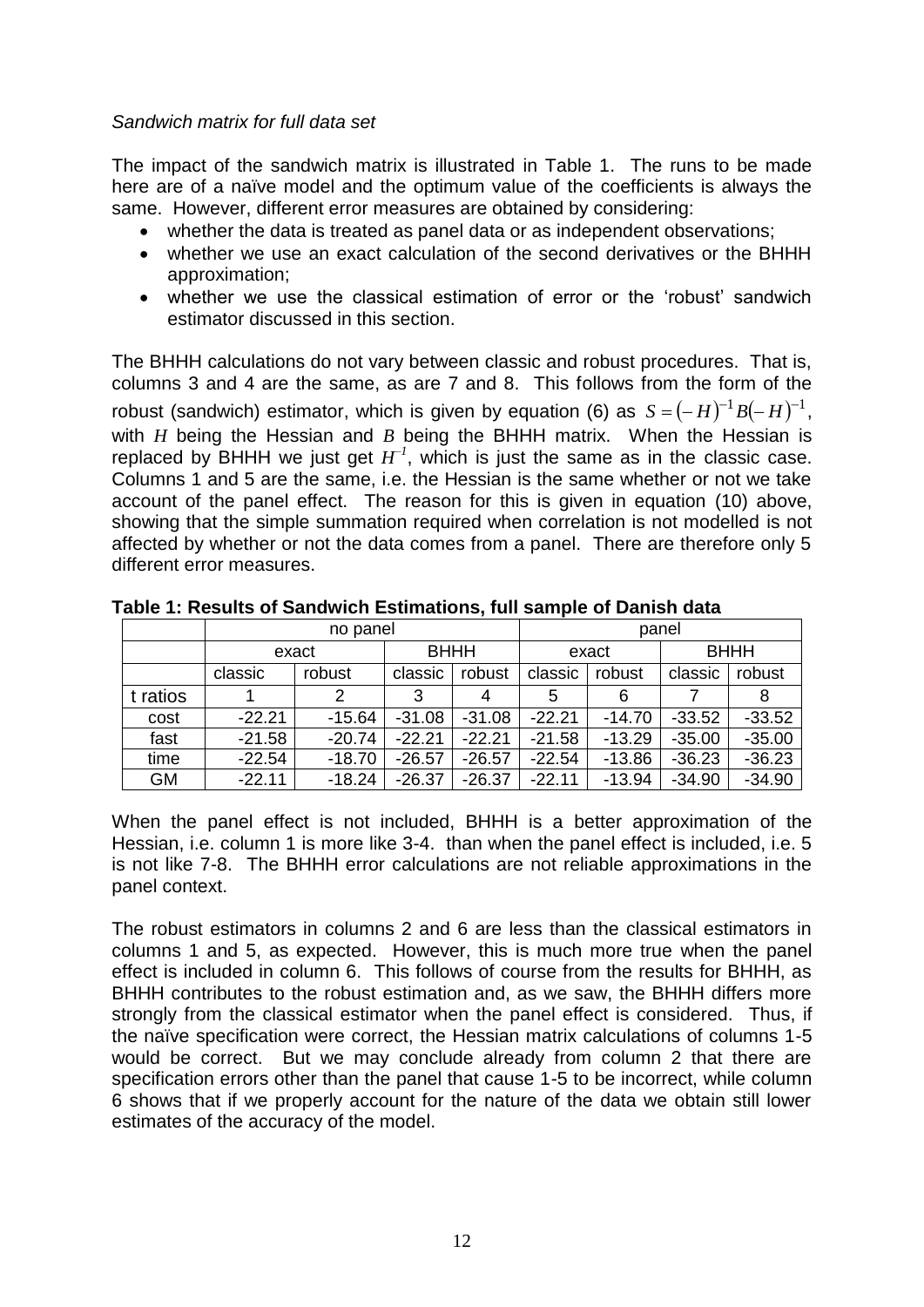#### *Comparison of results on full data*

Comparing the results obtained from the Jack-knife and Bootstrap procedures illustrated in Figures 1 and 2 with those from the sandwich matrix presented in Table 1 (column 6), we see that the overall t ratios indicated are similar and that the sandwich estimate appears to lie within the fluctuations observed in the re-sampling estimates. However, the variation between runs for the re-sampling procedures is estimated by comparing samples of different size, which is determined by the analyst"s choice of the sample, rather than random variation which is also part of these procedures and arises from the way in which samples of a given size are drawn. For this reason, a more systematic examination of this random variation was made and this is described in the next section.

#### *Reduced data*

In practice, analysts often have smaller data sets, so that the results above may not be typical of common practice. For this reason, the remainder of the analysis is based on a 25% subset of the sample. To give a better indication of the true inherent variation of the JK and BS methods across runs, we made use of ten different seeds for the random sampling, each time using 30 re-samples.

In these runs, the JK and BS indicated similar reductions in the t ratios, as can be seen in Table 2, which focuses on the GM of the t-ratios. The variability between runs (coefficient of variation) of the reduction in GM t value was however larger in the JK than the BS. The JK runs showed a reduction in bias for three of the coefficients that was significantly higher than the variation between runs. In summary, it seems that for estimating the increased error that results from recognising the panel nature of this data, the BS gives more stable results than the JK.

Table 2 also shows the reductions obtained with the sandwich estimator, in the cross-sectional as well as panel specifications, analogous to the results shown in Table 1. A comparison of the results of the sandwich estimator with and without account of the panel effect indicates that the cross-sectional correction lies between zero and the full panel correction. We conclude that some of the correction is due to allowing for general misspecification, some due to the specific panel misspecification. While the Jack-knife and Bootstrap approaches give varying reductions, we note that their coefficients of variation are large enough that the sandwich estimate (as panel) lies within one standard deviation of each. We conclude that the three approaches are giving consistent results.

The Jack-knife indicates that the coefficient values should be increased, i.e., since they are negative, that the naïve run indicates too strong an effect, repeating the finding with the full data set. While the effect is less than 2% and unlikely to be important, the coefficient of variation shows that it is significantly different from zero.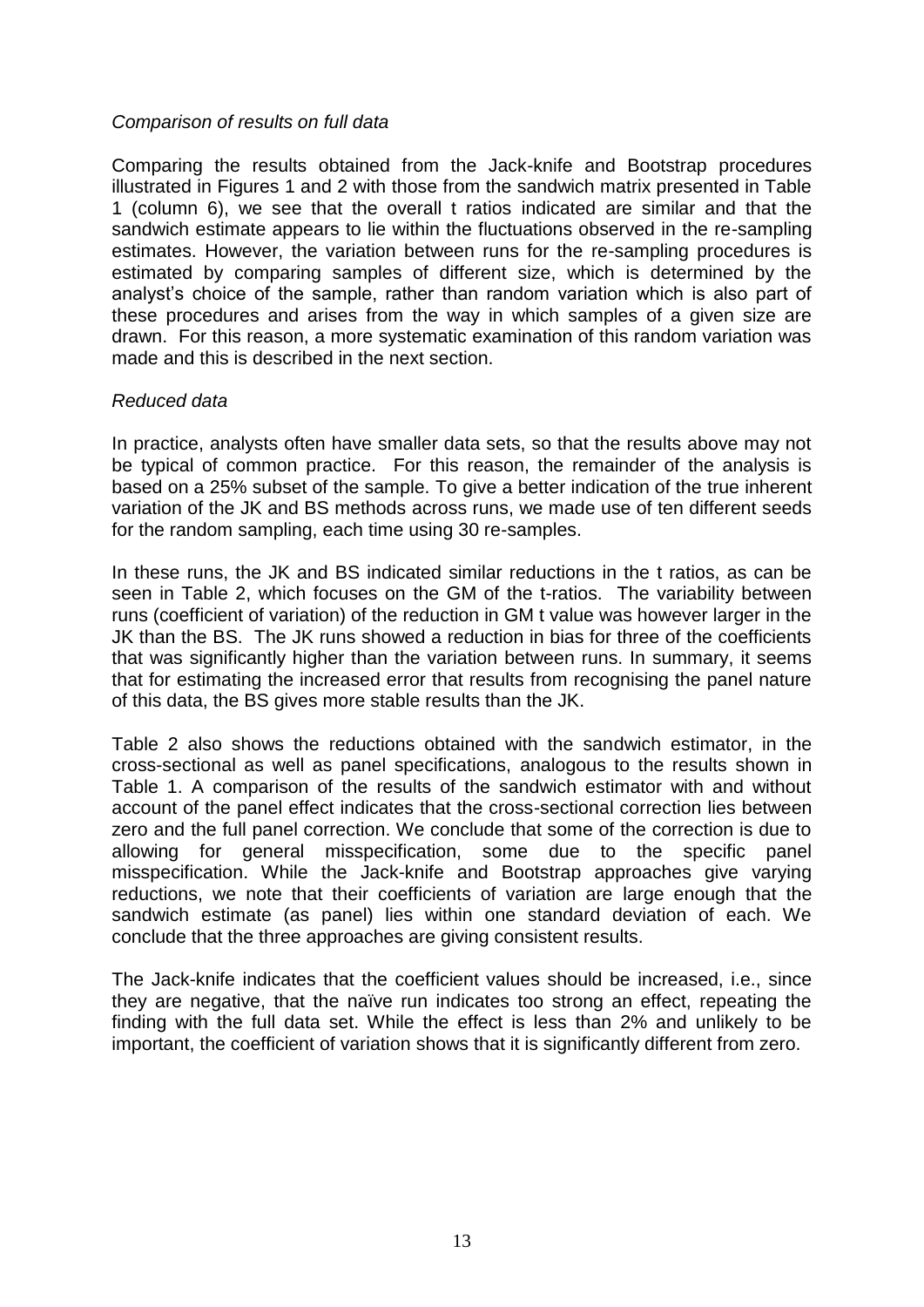|                              | Reduction | Coefficient of variation |
|------------------------------|-----------|--------------------------|
|                              |           | of reductions            |
|                              |           | (across 10 runs)         |
| Jack-knife t ratios          | 37.87%    | 0.15                     |
| Jack-knife coefficients      | $-1.78%$  | 0.25                     |
| Bootstrap t ratios           | 31.87%    | 0.21                     |
| Sandwich t ratios (as cross- | 20.37%    | N/A                      |
| section)                     |           |                          |
| Sandwich t ratios (as panel) | 35.38%    | N/A                      |

## **Table 2: Comparisons of correction methods, reduced Danish data (geometric mean of the t ratios)**

## 2.3.2 Second data set

For this case study, we make use of data from a survey looking at rail travel behaviour, collected through an online panel in the United Kingdom in early 2010. In particular, we rely on a sample of 7,936 observations collected from 992 respondents, each faced with 8 exercises involving a choice among three alternatives, where the attributes were pivoted around those of a reported trip (but without a reference alternative being included). The alternatives were described on the basis of travel time, fare, the guarantee of a reserved seat, the provision of free wifi, and whether the ticket offered flexibility (in terms of rescheduling).

We make use of the same approach as for the analysis on the reduced Danish data, i.e. using 30 samples for Jack-knife and Bootstrap. For the presentation of the results, we focus on the geometric mean, with results reported in Table 3.

| (900oo o o. oorg             |           |                                                   |  |  |  |
|------------------------------|-----------|---------------------------------------------------|--|--|--|
|                              | Reduction | Coefficient of variation<br>of reductions (across |  |  |  |
|                              |           | $10$ runs)                                        |  |  |  |
| Jack-knife t ratios          | 22.90%    | 0.22                                              |  |  |  |
| Jack-knife coefficients      | $-0.08%$  | 0.78                                              |  |  |  |
| Bootstrap t ratios           | 21.92%    | 0.27                                              |  |  |  |
| Sandwich t ratios (as x-     | 0.26%     | N/A                                               |  |  |  |
| section)                     |           |                                                   |  |  |  |
| Sandwich t ratios (as panel) | 23.46%    | N/A                                               |  |  |  |

#### **Table 3: Comparisons of correction methods, rail SP data (geometric mean of the t ratios)**

The Jack-knife and Bootstrap approaches give very similar reductions, although in this case the Jack-knife is more stable, and again we note that their coefficients of variation are sufficient that the sandwich estimate (as panel) lies well within one standard deviation of each. We conclude again that the three approaches are giving consistent results. The Jack-knife again indicates that the coefficient values should be increased, i.e., since they are negative, that the naïve run indicates too strong an effect, repeating the finding with the Danish data; however, in this case the effect is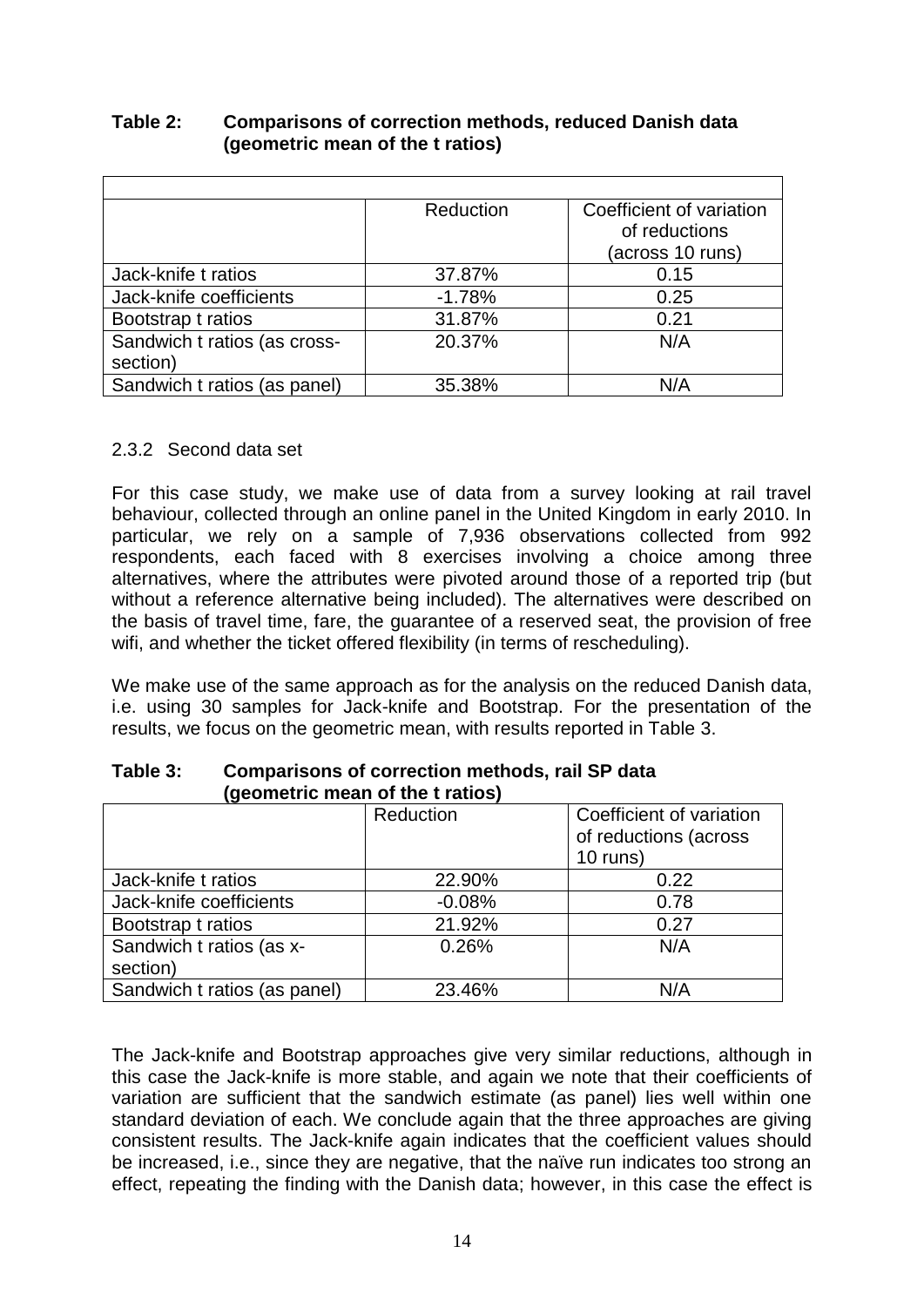very small so that the bias is not significantly different from zero. Finally, comparison of the results of the sandwich estimator with and without account of the panel effect indicates in this case that the cross-sectional correction lies close to zero and far from that of the full panel correction. We conclude that almost all of the correction is due to panel effects.

# **3. MODEL EXTENSIONS**

Recently, there has been a shift away from correction approaches, with an increasing emphasis on a direct treatment of the repeated choice nature of panel data. To a large extent, this has come about as a result of the growing popularity of random parameter models such as Mixed Multinomial Logit (MMNL). In this section, we review two main approaches in this context, namely random coefficients approaches, and error components approaches. If used for the right reasons, these advanced models can lead to very significant improvements in understanding behaviour and in modelling flexibility and performance. However, there is evidence of authors deploying these methods (occasionally at a reviewer"s request) solely with a view to accommodating the panel nature of the data. Inappropriate specifications are regularly used in this context, and the present section discusses why this is ill informed and how the use of the methods discussed in Section 2 may in such cases be more appropriate.

# **3.1 Random coefficients**

An increasing number of discrete choice applications make use of the random coefficients specification of the MMNL model. This model allows for random variations in sensitivities in the data, leading to often very significant increases in explanatory power and insights into behavioural patterns. In the most basic approach, the variation in sensitivities is across all observations in the data, but this was extended by Revelt & Train (1997) to a specification in which the variation is across respondents, with intra-respondent homogeneity, with the exception of a residual "white noise" error. Through the specific assumptions made in this model, there is an accommodation of the panel nature of the data by allowing for correlation across observations for the same respondent. Analysts have seemingly increasingly come to see this as an ideal solution to the issue of appropriately dealing with the repeated choice nature of panel data.

While it is undeniable that the Revelt & Train (1997) approach offers a treatment of the intra-respondent correlation across choices, and while this is generally observed to lead to substantial gains in fit and increased ability to recover taste heterogeneity, it is of course impossible to know whether this is in fact the *true* nature of the correlation in place in the data and there is significant scope for confounding. Indeed, it is very easy for inter-personal variation in one parameter to be confounded with similar variation in another, while adding a coefficient that is correlated between choices made by an individual may apparently explain *any* correlation between those choices, not just correlation relating to that coefficient. Moreover, if only interpersonal preference variation is investigated, this runs the risk of being a proxy for variation that occurs between the responses of an individual.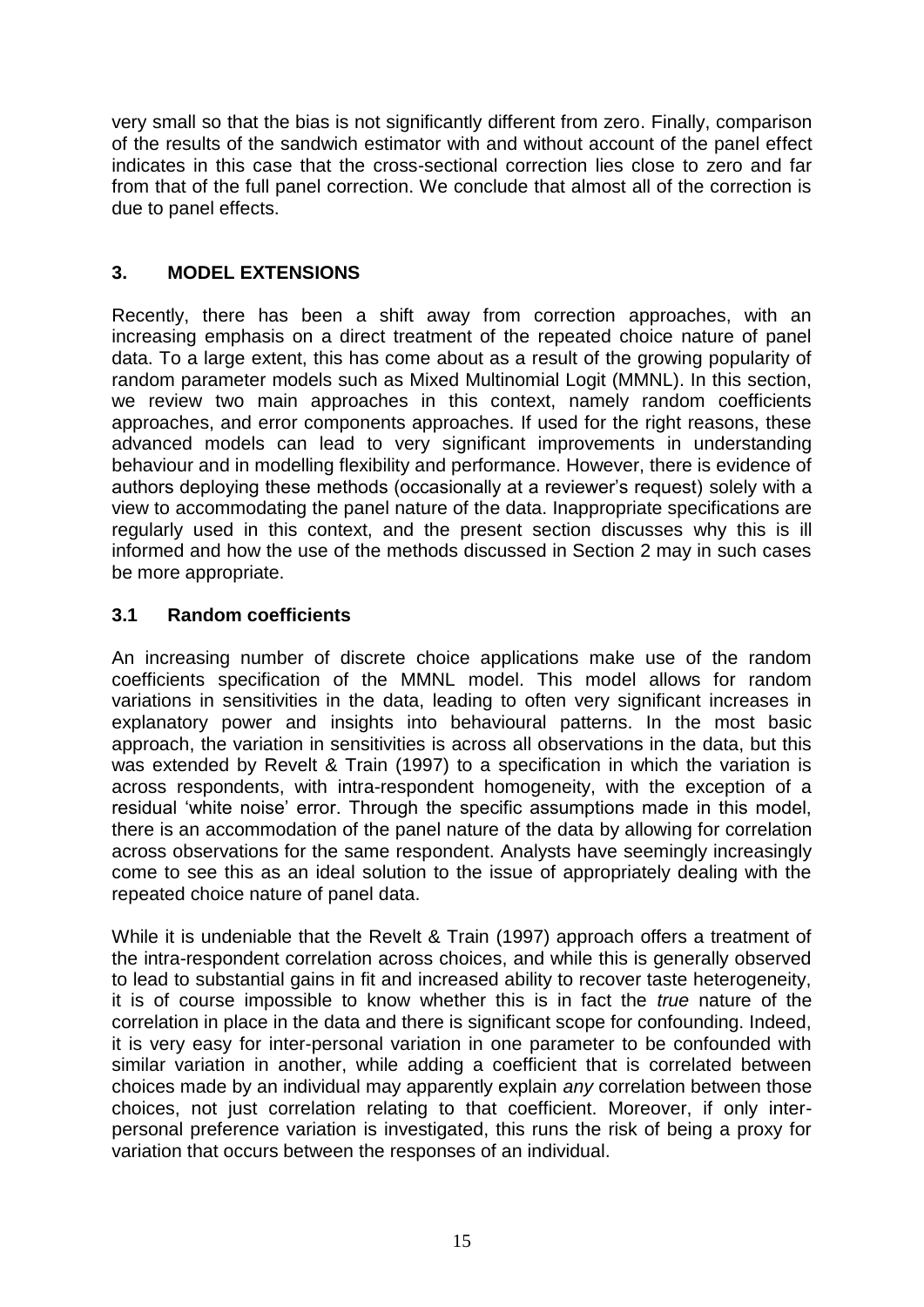On the whole, analysts seem to be happy with the assumptions made in MMNL models in relation to the interpersonal variation in values. What is more of an issue however is that the use of Mixed Logit may be motivated solely by its ability to incorporate a treatment of the repeated choice nature of the data. Indeed, using the MMNL model brings many aspects of opening a can of worms. Numerous assumptions need to be made in the specification of this model, relating not just to the treatment of panel effects (see e.g. recent discussions in Hess & Rose, 2009), but also the decision on the choice of which parameters should follow a random distribution, what distribution this should be (cf. Hensher & Greene, 2003; Hess et al., 2005), and whether a (correlated) multivariate distribution should be used. Aside from this, there are significant computational and identification issues, and estimating the numerous parameters of a fully specified MMNL model for inter and intrapersonal variation may be beyond the budget or scope of a study, the capabilities of available software (e.g. in drawing correlated samples from suitable distributions<sup>3</sup>) and/or the information content of a data set. Especially when the only motivation for using MMNL is to accommodate the panel nature of the data, this may lead an analyst to limit the heterogeneity to an arbitrary subset of parameters (or even just a single one) or make other misguided assumptions, potentially leading to biased results. Even if this can be avoided, and a fully specified model can be estimated, the issue of interpretation remains, most notably in relation to the computation of WTP indicators (see e.g. Daly et al., 2009). Furthermore, especially in applied work, analysts may in fact only be interested in producing point estimates of average valuations, and obtaining unbiased point estimates of WTP measures from models allowing for taste heterogeneity is by no means straightforward.

## **3.2 Error components**

1

Some analysts have attempted to avoid the pitfalls of introducing a representation of random heterogeneity by instead turning to error components with a view to capturing correlation across choices for the same respondents. Error components are a flexible way to allow for heteroskedasticity or various correlation patterns (cf. Walker, 2001). These methods are attractive, but require care in specifying the way in which additional variation enters the model.

The effect that analysts have striven to capture is an individual-specific effect that creates correlation across choices for the same respondent but is not related to a specific alternative. This would involve the use of error components that are distributed at the level of individual respondents, much as in a Revelt & Train (1997) specification for random heterogeneity. However, it is clearly impossible for identification reasons to add the same error components to all J of the alternatives. As for example reported by Yáñez *et al*. (2010), it has become common practice to instead include the same error component in J-1 of the utility functions (see also example in Bierlaire, 2008). Unfortunately, this ignores the fact that the models now introduce correlation across those J-1 alternatives, as well as heteroskedasticity, potentially once again unduly influencing those results that are of interest to the analyst who simply wanted to obtain a correction of the error estimates. Adding an error component to just a single alternative is no better, while randomly varying the

<sup>&</sup>lt;sup>3</sup> Here, the procedure for drawing correlated Gumbel variables used in the Appendix is of interest for other non-Normal multivariate distributions.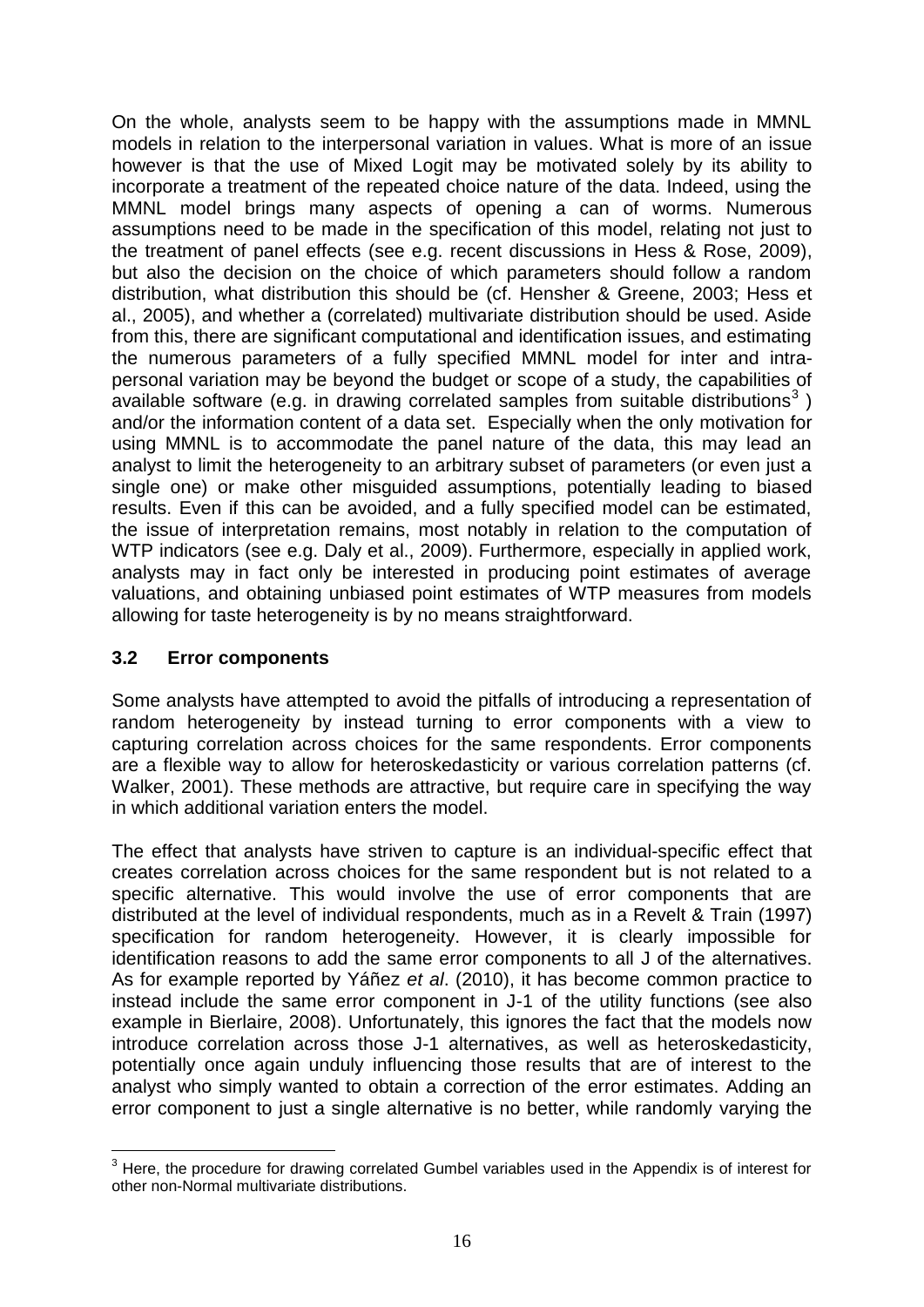omitted error component across respondents (cf. Yáñez *et al*. 2010) is similarly misguided, as it creates random variations in the correlation/heteroskedasticity structure across individuals. The only scenario in which the addition of an error component to J-1 alternatives makes sense is in the case of binary data, where issues with correlation and heteroskedasticity (only differences matter) are avoided. More generally, however, it seems that these methods are simply mistaken.

Seemingly the only reasonable approach based on error components is an approach put forward by Hess *et al*. (2008) which consists of adding independently but identically distributed error components to all of the alternatives, with the integration carried out at the level of individuals rather than choices. Such a model is identified in panel data given the independent nature of the error components, and avoids issues with inter-alternative correlation through the independence assumption, while the use of identically distributed error components maintains homoskedasticity. The approach has been found to work well, for example in the work cited above, but in theory it seems not to be suitable for truly unlabelled data (if such data exists).

# **4. CONCLUSIONS**

With a growing reliance on stated choice data and other data sources containing multiple responses for each individual, numerous studies need to address the question on how to best accommodate the repeated choice nature of the data with a view to avoiding biased standard errors. In studies making use of methods that explicitly model the relationship between choices, such as Mixed Logit, the risk of biased standard errors is reduced, though the analyst is faced with the difficulty of needing to make multiple assumptions in relation to the specification of the random terms in the models, in terms of which parameters they apply to, what distributions are used, and how they are jointly distributed (e.g. across respondents only, or with additional intra-respondent variation; also the issue of correlation between the parameters needs to be considered, together with the sampling problems that this introduces).

As stressed by numerous authors in a more general context (e.g. Hensher and Greene, 2003), the pitfalls with Mixed Logit are already quite severe, and analysts should in our view therefore be wary of deploying this structure solely for the aim of capturing correlation across individual choices made by the same respondent. In many ways, the situation can be described as opening a can of worms. The specification issues listed above still arise, and numerous mistakes have been made in the literature with a view to bypassing some of the complexities, arguably with a view to seeking a quick fix of the panel effects issue. While not wishing to discredit Mixed Logit, which currently offers the best approach to understanding inter and intra-personal heterogeneity in taste, this paper thus seeks to highlight the risks and remind authors that other methods exist to correct the standard errors if an explicit treatment of the panel nature of the data is impossible or undesirable (e.g. for interpretation reasons).

We present three correction approaches to dealing with the issue of error bias in panel data, the Jack-knife, the Bootstrap, and the (in our view) thus far under-used panel specification of the Sandwich estimator. An outline is given of the theory and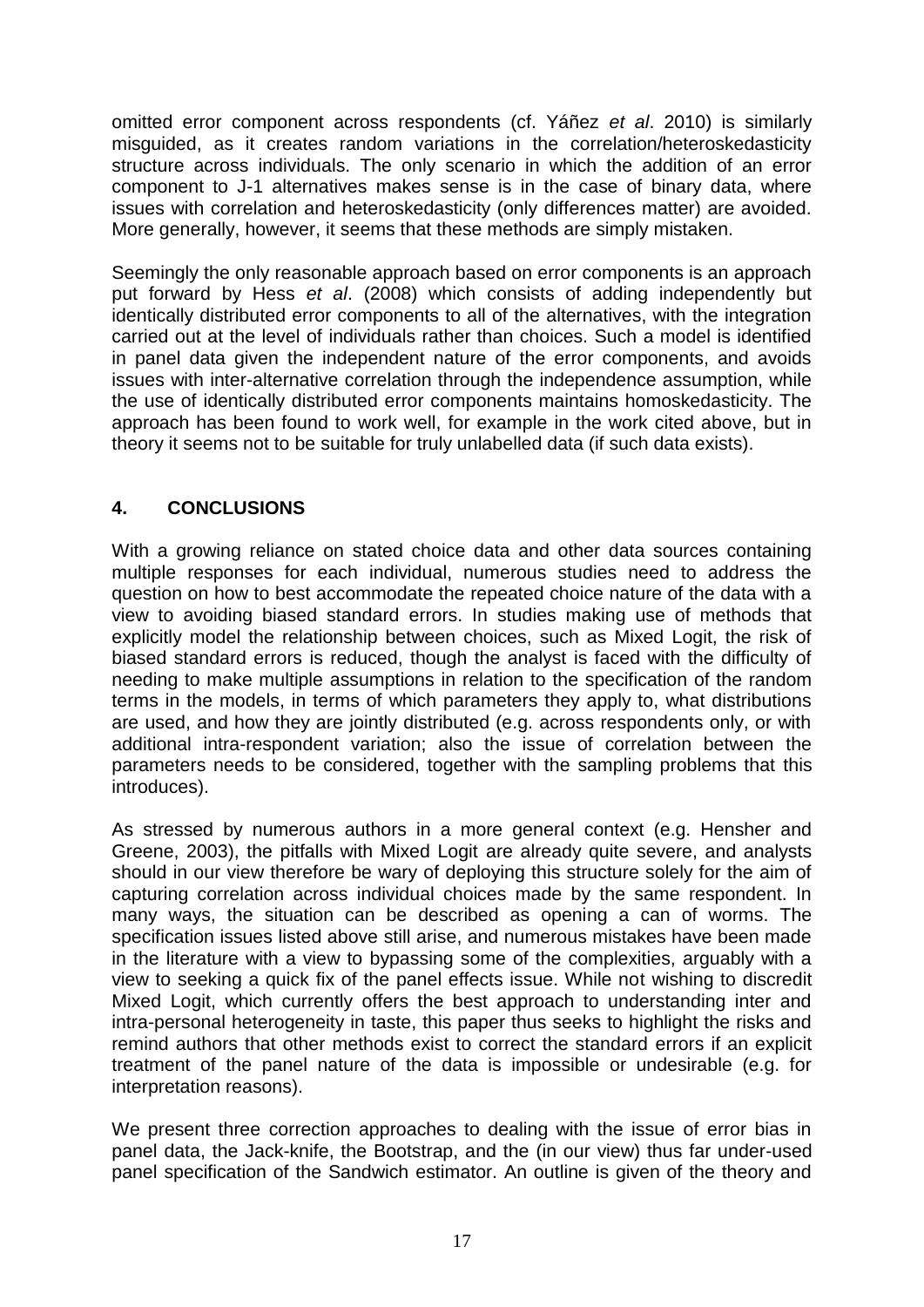how these three approaches seem to be applicable to the correction of error bias in naïve model estimation from panel data. We are not aware of a comparative treatment of these three approaches for this important context.

The approaches are illustrated by application to two data sets based on Stated Choice experiments; one data set is tested in larger and smaller variants. Without suggesting that these tests are exhaustive, it is notable that the results show that the three approaches seem to be consistent.

In comparison with the more widely used Jack-Knife and Bootstrap methods, the computation for the sandwich approach is much less onerous, there is no issue of variation with sampling and the issue of choosing a sample size does not occur. Moreover, it would be possible to program the sandwich approach so that the panel and cross-sectional variants were calculated at the same time, a saving that would not be possible with the re-sampling approaches, where new samples would have to be drawn and a whole new series of runs undertaken to obtain these results. Giving both panel and cross-sectional calculations would have the advantage of giving an indication as to what share of the correction was due to general misspecification, and what share was due to the panel nature of the data.

The only possible shortcoming we see is that the sandwich method is not able to correct any bias in the actual estimates. However, in our own work and in the literature it does not appear that such biases are large and for large data sets we have the reassurance that, when the correlation is independent of the attributes, the consistency results mean that we can rely on the naïve estimates.

It seems that the sandwich approach is thus very attractive among these correction approaches.

## **Acknowledgements**

This work described in this paper was supported by the UK Engineering and Physical Sciences Research Council (EPSRC) through the project "Estimation of travel demand models from panel data", grant EP/G033609/1. The second author also acknowledges the support of the Leverhulme Trust in the form of a Leverhulme Early Career Fellowship.

## **References**

Accent and Hague Consulting Group (1996) The value of travel time on UK roads, The Hague and London.

Berndt, E. U., Hall, B. H., Hall, R. E. and Hausman, J. A. (1974.) Estimation and inference in non-linear structural models, Annals of Economic and Social Measurement 3/4, pp. 653-665.

Bierlaire, M. (2008). An introduction to BIOGEME Version 1.7, biogeme.epfl.ch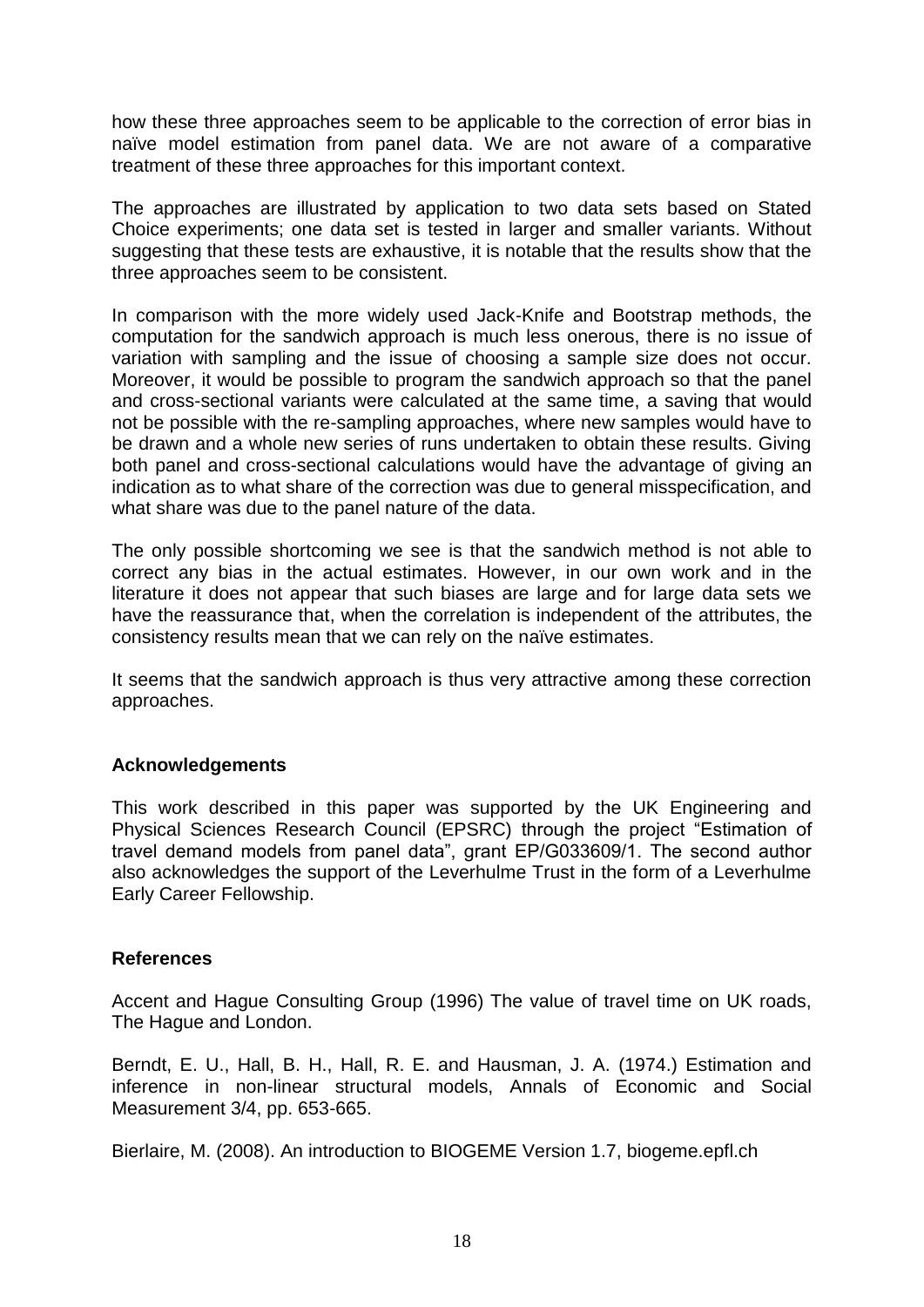Cirillo, C., Daly, A. and Lindveld, K. (2000) Eliminating bias due to the repeated measurement problem in SP data, in Ortúzar, J. de D. (ed.) Stated Preference Modelling Techniques: PTRC Perspectives, PTRC.

Daly, A., Hess, S. & Train, K. (2009), Assuring finite moments for willingness to pay in random coefficient models, presented at the European Transport Conference, Noordwijkerhout, Netherlands.

Daly, A., Choudhury, C., Burge, P. and Sivakumar, A. (2008) Dealing with repeated choices in stated preference data, presented to European Transport Conference, Noordwijkerhout, Netherlands.

Econometric Software (2007), Nlogit 4.0, Econometric Software, New York and Sydney.

Efron, B. (1981) Nonparametric estimates of standard error: The jackknife, the bootstrap and other methods, *Biometrika*, **68**, pp. 589-99.

Efron, B. and Tibshirani, R. (1993) An introduction to the bootstrap, Chapman and Hall/CRC.

Froot, K. A. (1989) Consistent covariance estimation with cross-sectional dependence and heteroskedasticity in financial data, J. of Financial and Quantitative Analysis, 24 (3).

Godambe, V. P. (1960) An optimum property of regular maximum likelihood estimation, *Annals of Math. Stats.*, **31** (4), pp. 1208-1211.

Greene, W. H. (2008) Econometric Analysis (Sixth Edition), Pearson.

Hensher, D.A. and Louviere, J.J. (1983) Identifying individual preferences for international air fares, Journal of Transport Economics and Policy, XVII (2), 225-245.

Hensher, D. A., Greene, W. H., 2003. The Mixed Logit Model: The State of Practice. Transportation 30 (2), pp. 133-176.

Hess, S., Bierlaire, M. & Polak, J.W. (2005), Estimation of value of travel-time savings using Mixed Logit models, Transportation Research Part A, 39(2-3), pp. 221- 236.

Hess, S., Rose, J.M. & Hensher, D.A. (2008), Asymmetrical Preference Formation in Willingness to Pay Estimates in Discrete Choice Models, *Transportation Research Part E*, 44(5), pp. 847-863.

Hess, S. & Rose, J.M. (2009), Allowing for intra-respondent variations in coefficients estimated on stated preference data, Transportation Research B, 43(6), pp. 708-719.

Hess, S. & Train, K.E. (2010), Recovery of inter- and intra-personal heterogeneity using mixed logit models, ITS working paper, Institute for Transport Studies, University of Leeds.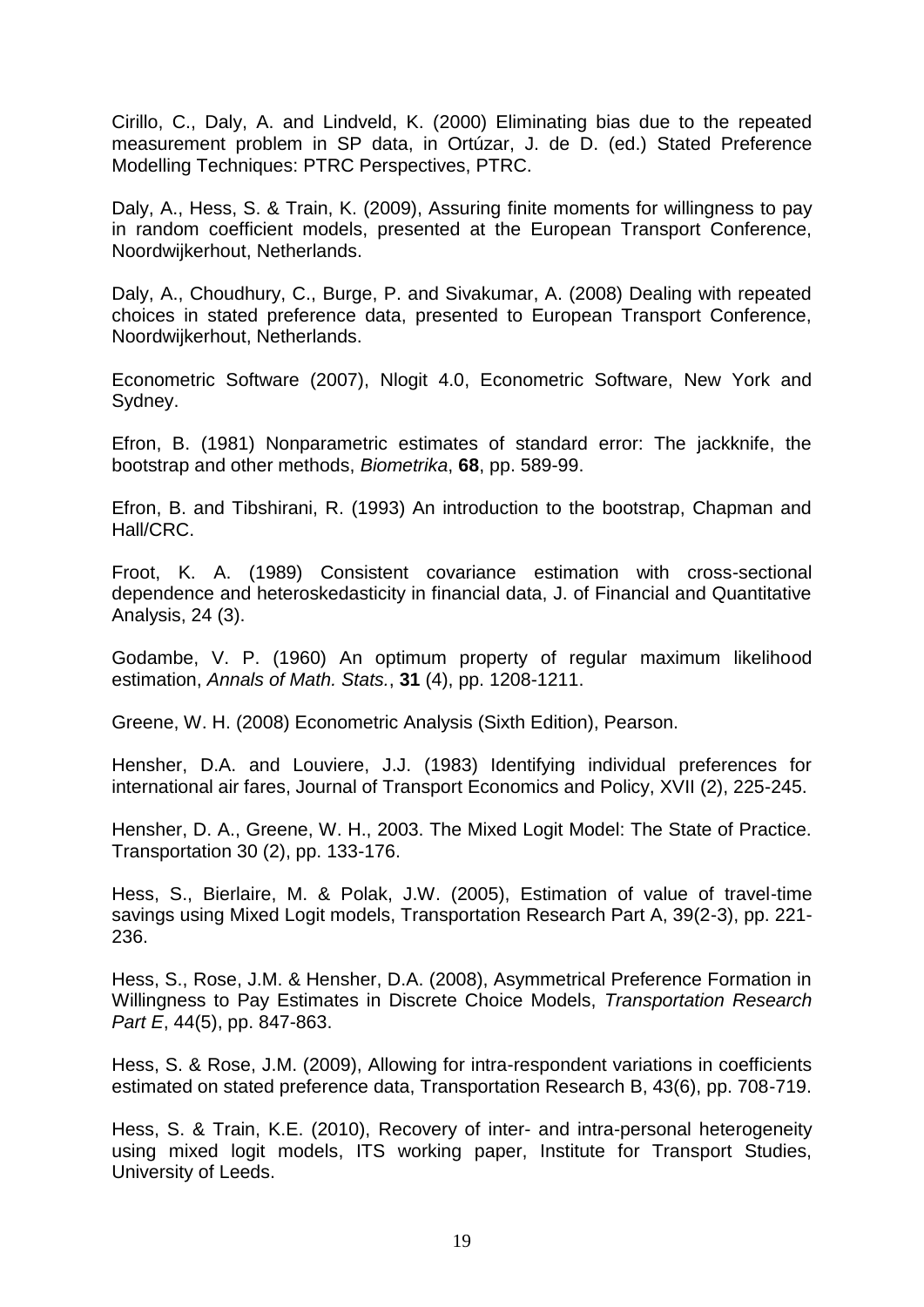Kroes, E., Sheldon, R. and Beswick, M. (1986): Stated Preference Microsimulation Models from Qualitative Inputs to Estimate Market Shares in InterCity Travel, proceedings of the 1986 Esomar Conference, Monte Carlo.

Liang, K.-Y. and Zeger, S. L. (1986) Longitudinal data analysis using generalized linear models, Biometrika, Vol. 73, pp. 13-22.

Louviere, J.J. and Hensher, D.A. (1983) Using discrete choice models with experimental design data to forecast consumer demand for a unique cultural event, Journal of Consumer Research, 10 (3), 348-361

Louviere, J. and Woodworth, G. (1983) Design and analysis of simulated consumer choice or allocation experiments: an approach based on aggregate data, Journal of Marketing Research, **20** (4), pp. 350-367.

Miller, R. G. (1974) The jackknife – a review, *Biometrika*, **61**, pp. 1-15.

Ortúzar, J. de D., D.A. Roncagliolo and U.C. Velarde (2000) Interactions and Independence in Stated Preference Modelling. In: J. de D. Ortúzar (ed.) Stated Preference Modelling Techniques: PTRC Perspectives, Vol. 4, PTRC Education and Research Services Ltd, London.

Revelt, D. and Train, K. (1998) Mixed Logit with repeated choices: households choices of appliance efficiency level, Review of Economics and Statistics, **80** (4), pp. 647-657.

Walker, J.L. (2001), Extended Discrete Choice Models: Integrated Framework, Flexible Error Structures, and Latent Variables, PhD thesis, Massachusetts Institute of Technology, Cambridge, MA.

White, H. (1982). Maximum likelihood estimation of misspecified models. Econometrica, 50, 1-25.

Yáñez, M.F., Cherchi, E., Heydecker, B.G. and Ortúzar JdD. (2010), On the treatment of repeated observations in panel data: efficiency of mixed logit parameter estimates, Networks & Spatial Economics, Special Issue on Latin-American Research, forthcoming.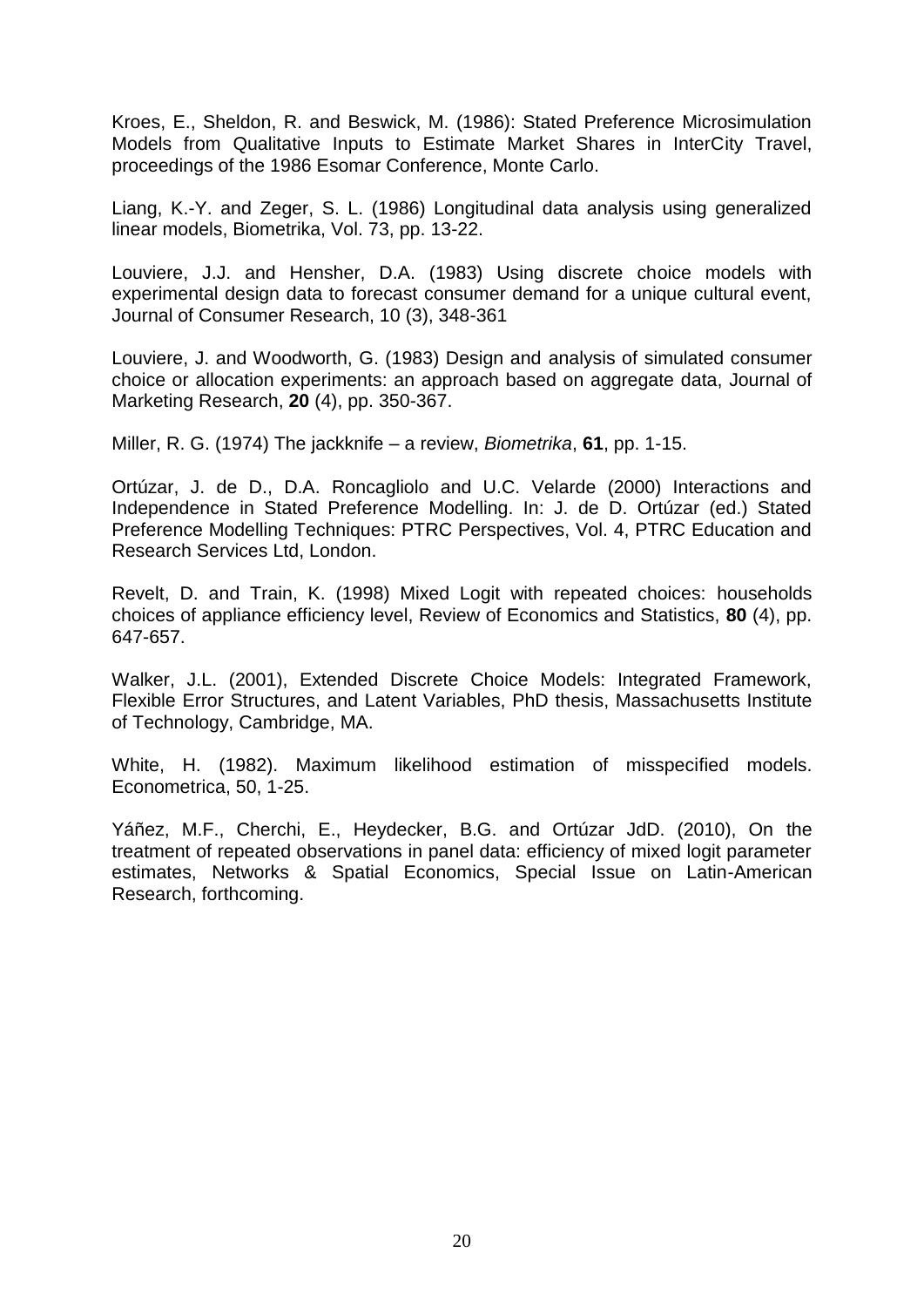## **Appendix 1: Simple runs to illustrate mis-specification effects**

In order to illustrate the consistency of naïve models under specific circumstances two series of very simple simulation runs were made. In the first series, data was generated from the binary choice model with utility difference between the alternatives given by

$$
\Delta U = \beta_0 + \beta_1 x + \Lambda^{-1} \left( \varPhi \left( \frac{\xi_1 + \lambda \xi_2}{\sqrt{1 + \lambda^2}} \right) \right)
$$

where  $x, \xi_1$  and  $\xi_2$  are distributed independently with standard normal distributions;

 $\beta$  are coefficients fixed to the values  $\beta_0 = 0.5, \beta_1 = 1;$ 

 $\Lambda^{-1}$  is the inverse logistic distribution,  $\Lambda^{-1}(t) = log(t/(1-t))$ ;<sup>4</sup>

 $\Phi$  is the cumulative standard normal distribution.

The values  $x$  are treated as data and drawn independently for each of one million 'observations'; the value  $\xi_1$  is treated as noise and is also drawn independently for each 'observation', while the value  $\xi_2$  is treated as individual-specific preference and is drawn randomly for each of 100,000 "individuals", each of whom is treated as contributing 10 'observations'.

The effect of the final term in the equation is that we obtain:

- first, normally distributed variables with variance 1, independent between individuals but with a correlation within individuals of  $\lambda^2/(1+\lambda^2)$ ;
- second, applying the transformation  $\Phi$ , uniformly distributed variables in the range (0, 1), with approximate within-individual correlation as before;
- finally, applying the transformation  $\Lambda^{-1}$ , we get standard logistically distributed variables, with the approximate correlations as before.

Setting  $\lambda = 1$  we get approximate within-individual logistic correlation of 0.5.

Having made the calculations of  $\Delta U$ , 'choices' are assigned: choice is 1 if  $\Delta U < 0$ , otherwise choice is 2. From this "data", the model is then estimated naïvely, assuming that the error is simply independent logistic variables. More correct error measures are then calculated using the sandwich matrix method. The results are shown in the table.

| Variables   | True values | Naïve estimates | <b>Robust estimates</b><br>(sandwich matrix) |
|-------------|-------------|-----------------|----------------------------------------------|
| Pn          | 0.5         | 0.4971          |                                              |
| t statistic |             | 218             | 116                                          |
| B١          | .C          | 1.002           |                                              |
| t statistic |             | 375             | 343                                          |

<u>.</u>

It is clear from these results that, for this data, the naïve estimates are very close to the true values. Comparing those error estimates with robust estimates using the sandwich matrix we find a large difference for  $\beta_0$ , though very much less for  $\beta_1$ .

<sup>&</sup>lt;sup>4</sup> Note that the standard logistic distribution, with cumulative form  $A(t) = \exp(t)/(1 + \exp(t))$ , is the distribution of the difference of two independent standard Gumbel-distributed variables, and has variance  $\pi^2/3$ , i.e. twice that of the standard Gumbel distribution.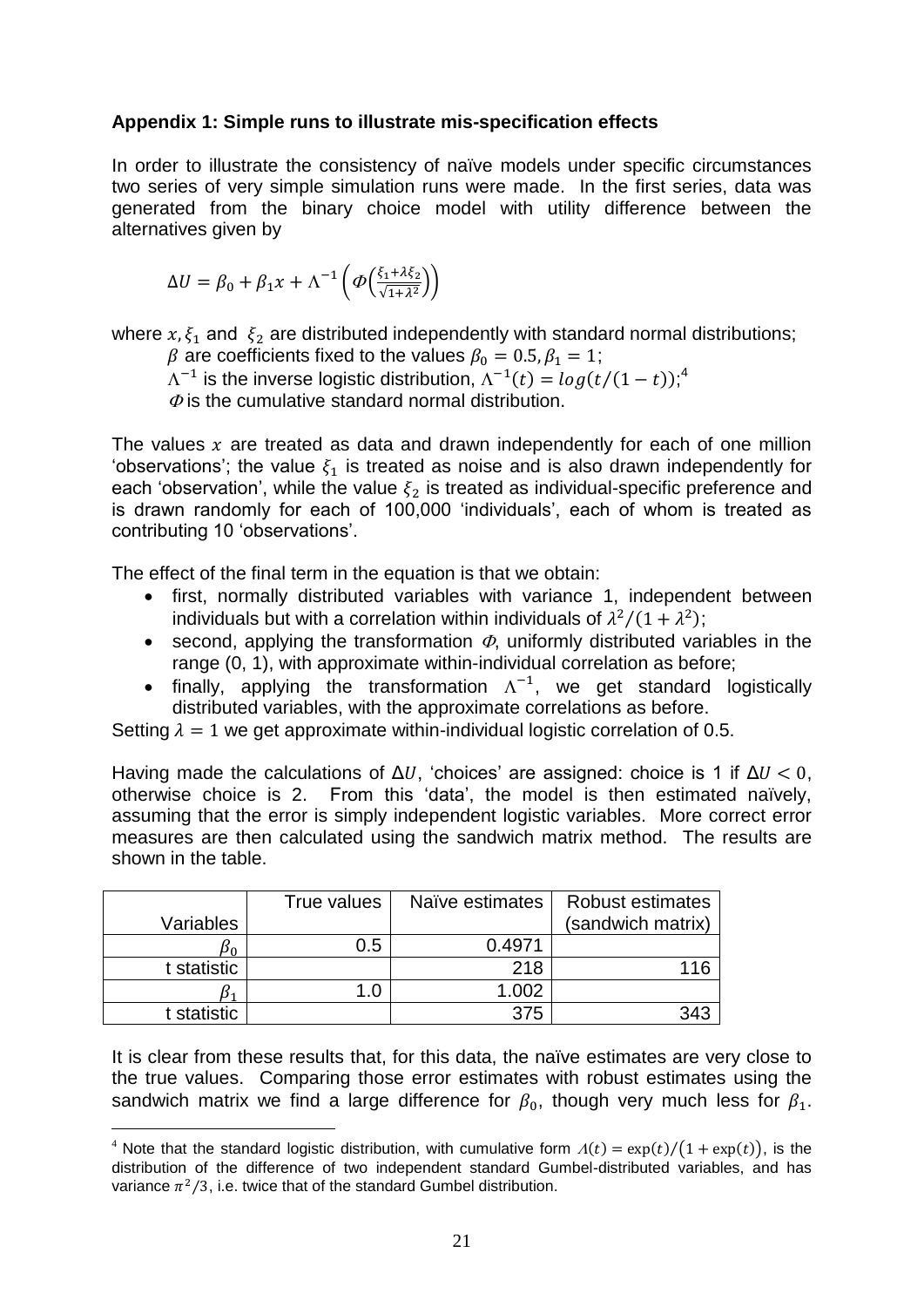Because the specification error caused by correlation is not itself correlated with  $x$ , this result (in terms of unbiased estimate) is not unexpected. Of course a single data set cannot prove a general result (although it could *disprove* one if opposite results had been found), it is certain, given the size of this data, that the result is not a random effect and the finding is therefore strongly suggestive that the theoretical result of consistency operates as expected.

In the second series of runs, the impact of taste variation was tested by generating data with the model:

$$
\Delta U = \beta_0 + (\beta_1 + \xi_1)x + \Lambda^{-1}(\xi_2)
$$

where  $\xi_2$  is distributed independently of  $\xi_1$  with a uniform distribution in (0, 1); other variables are defined as in the previous model.

Two variants of the data were generated. In the first case  $\xi_1$  is drawn independently for each 'observation' (i.e. cross-sectional data), while in the second case  $\xi_1$  is treated as individual-specific preference and is drawn for each of the 100,000 "individuals" (i.e. panel data).

The two models were then estimated naïvely, assuming that there was no taste variation. The results are shown in the table.

|             |             | Cross-sectional variation | Panel variation |                 |  |
|-------------|-------------|---------------------------|-----------------|-----------------|--|
| Variables   | True values | Naïve estimates           | True values     | Naïve estimates |  |
| D۵          | 0.5         | 0.4439                    | 0.5             | 0.4439          |  |
| t statistic |             | 204                       |                 | 204             |  |
|             | 1.0         | 0.7468                    | 1.0             | 0 7414          |  |
| t statistic |             | 310                       |                 | 308             |  |

In considering these results, it is necessary to consider that the scale of error in the model is greater than given by the standard logistic alone. Specifically, the term  $\xi_1 x$ adds variance: since  $\xi_1$  and x are independent, have mean zero and variance 1, their product has variance 1, adding to the variance  $\pi^2/3$  of the logistic distribution. The error scale is therefore increased by a factor  $\int_0^1$  $\frac{4\pi^2/3}{\pi^2/3} \approx 1.142$ . Thus the 11.2% reduction in the value of  $\beta_0$  is not unexpected, but the reduction of more than 25% in the value of  $\beta_1$  is an indication of bias caused by unexplained taste heterogeneity

We conclude that the naïve model is not capable of giving a consistent estimate of the parameters in the presence of taste heterogeneity. We also see that bias affects one coefficient much more than the other, so that taste heterogeneity can bias the *relative* values of parameters, not just the overall scale. Finally we see that it scarcely affects the results, either parameters or errors, whether we consider "respondent"-specific or observation-specific variation, suggesting that the biasing effect of taste heterogeneity is not specifically a panel effect, although of course this data set may be too simple to show the full ramifications of panel data.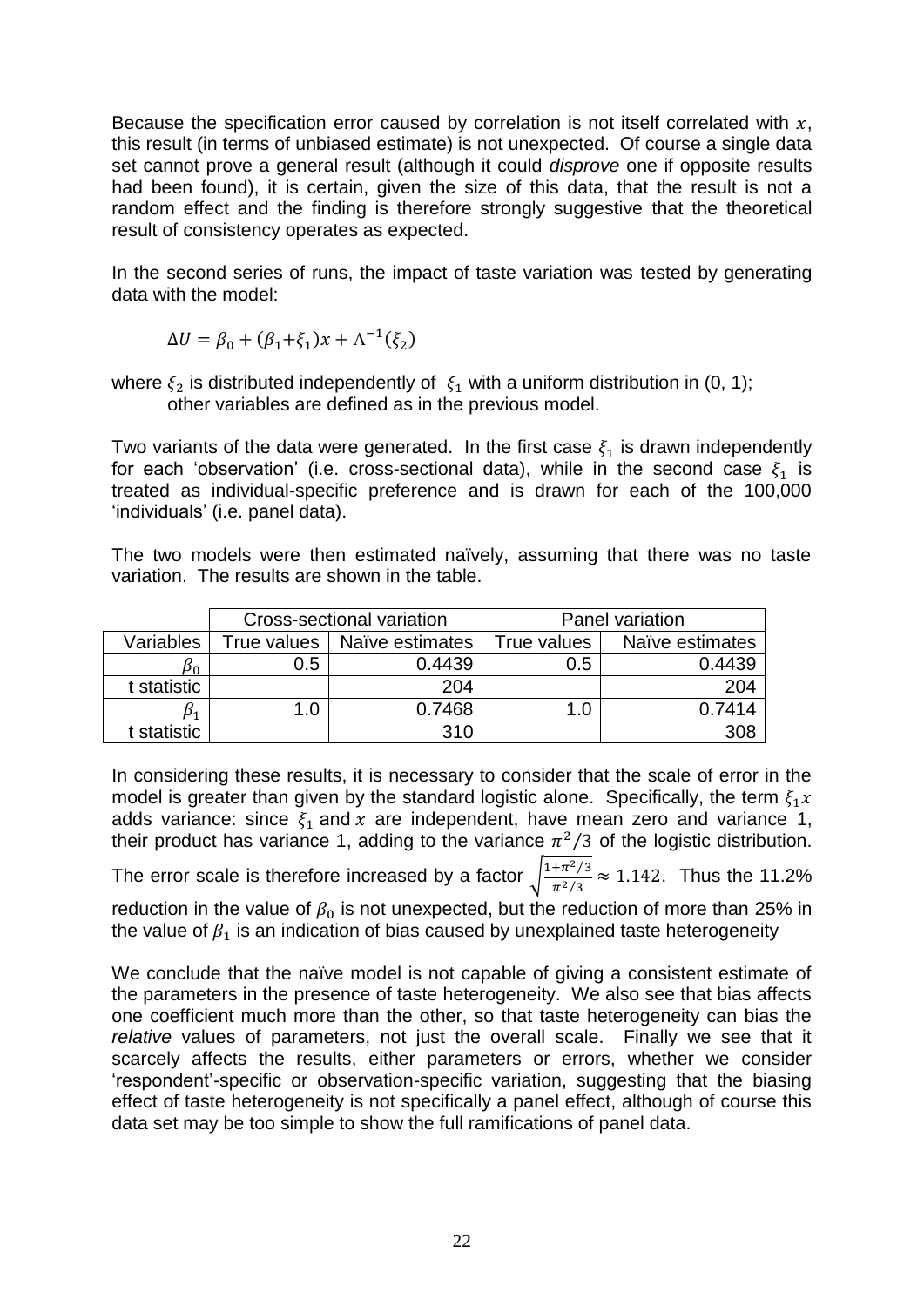While not unexpected, this appendix confirms two things. If the correlation in errors between choice tasks is unrelated to interactions with explanatory variables, then a model not accounting for this within individual correlation will still provide consistent estimates, but biased standard errors. If on the other hand, the data contains unexplained taste heterogeneity then a model assuming taste homogeneity is prone to producing biased estimates with differential bias across coefficients, hence also affecting the relative values.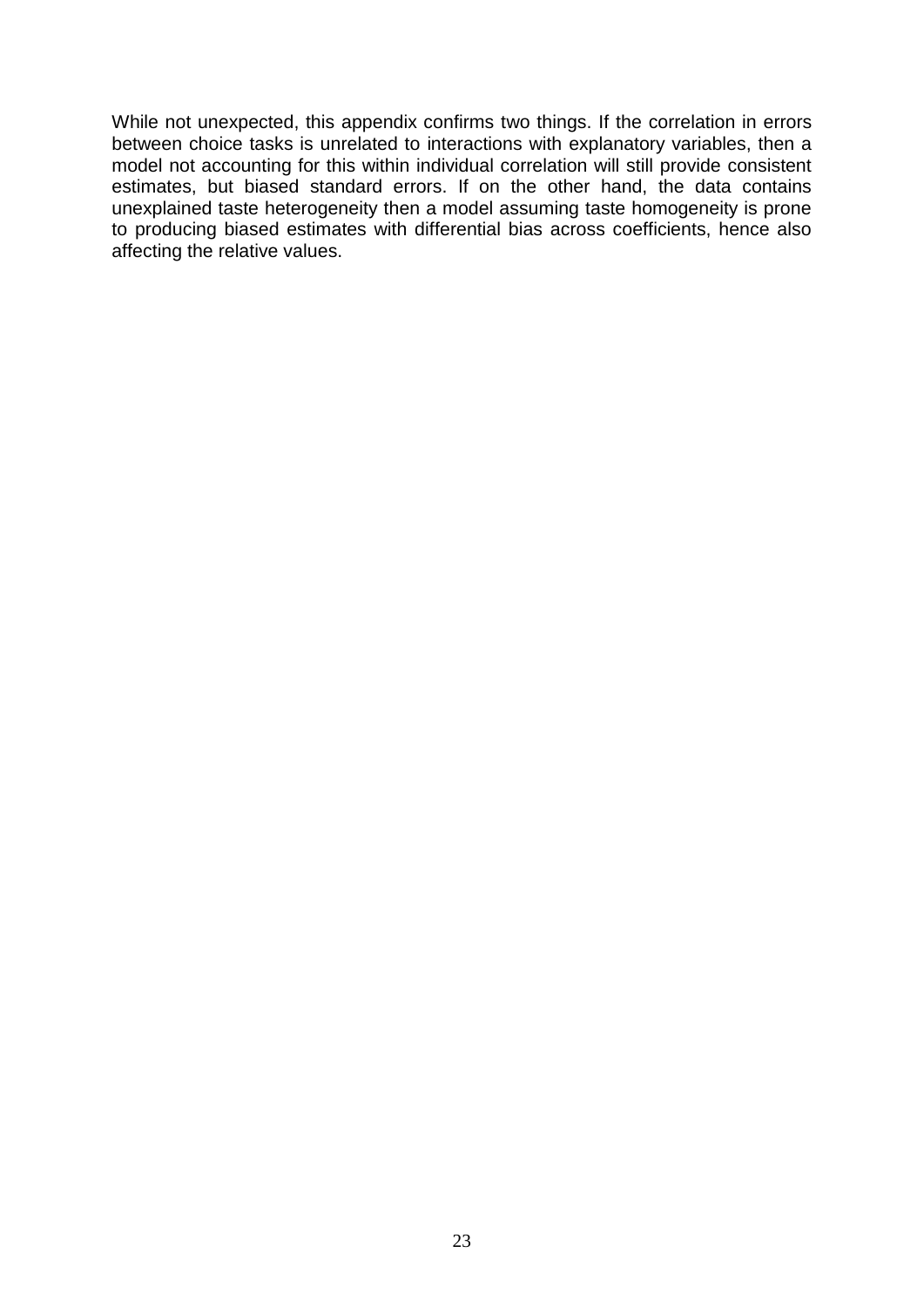## **Appendix 2: Application of Liang and Zeger Theorem to Logit Models**

The widely quoted paper of Liang and Zeger (1986) presents a theorem on 'generalised linear models'. By this they mean models formulated in terms of a parameter  $\theta$  which is a function of a linear combination of the unknown parameters, i.e.  $\theta = h(\eta)$  and  $\eta = x\beta$ , where  $\beta$  are the parameters to be estimated and x is data.

Theorem 1 of Liang and Zeger then states (in the notation of the current paper, but the equation numbers are theirs):

Let  $X_n$  be the  $T^*K$  matrix of covariates and let  $Y_n$  be the *T*-vector of outcomes, both for individual *n*.

Assume that the marginal density of *ynt* is given by

$$
f(y_{nt}) = exp[\{y_{nt}\theta_{nt} - a(\theta_{nt}) + b(y_{nt})\}\phi]
$$
\n(1)

where  $\theta_{nt} = h(\eta_{nt})$  and  $\eta_{nt} = x_{nt}\beta$ ; and let  $\hat{\beta}$  be the solution of the equation

$$
\sum_{n} X_{n}^{T} \Delta_{n} L_{n}^{'} = 0 \tag{3}
$$

where  $\Delta_n = diag(\partial \theta_{nt}/\partial \eta_{nt})$  is  $T^*T$  and  $L_n^{'} = Y_n - a_n^{'}(\theta)$  is  $T^*1$ . 

Then, under mild regularity conditions,  $\hat{\beta}$  is consistent for  $\beta$  and  $\sqrt{N}(\hat{\beta}-\beta)$  is asymptotically normally distributed as  $N \rightarrow \infty$  with zero mean and covariance matrix given by

$$
S = \lim_{N \to \infty} N \{ H_1(\beta) \}^{-1} H_2(\beta) \{ H_1(\beta) \}^{-1}
$$
 (4)

where  $\beta(\beta) = \sum_n X_n^T \Delta_n A_n \Delta_n X_n$  and  $H_2(\beta) = \sum_n X_n^T \Delta_n cov(Y_n) \Delta_n X_n.$ 

For example, for linear binary logit we can set  $\phi = 1$ ,  $b = 0$ ,  $h(z) = z$  and  $a(\theta) = z$  $log(1 + exp(\theta))$ , obtaining

$$
f(y_{nt}) = exp[\{y_{nt}\theta_{nt} - a(\theta_{nt}) + b(y_{nt})\}\phi] = \frac{exp[y_{nt}x_{nt}\beta]}{1 + exp[x_{nt}\beta]}
$$

i.e. the usual likelihood contribution as required.

In this case, because of the simple form of *h*, we get  $\Delta = I$ , the identity matrix, so there is a considerable simplification. In particular

$$
H_1(\beta) = \sum_n X_n^T A_n X_n
$$
 and 
$$
H_2(\beta) = \sum_n X_n^T cov(Y_n) X_n
$$

It is clear that  $H_1$  is the analogue of the Hessian, while  $H_2$  is analogous to the BHHH matrix, calculated taking account of the panel nature of the data, so that *S* (equation 4 above) represents the sandwich matrix.